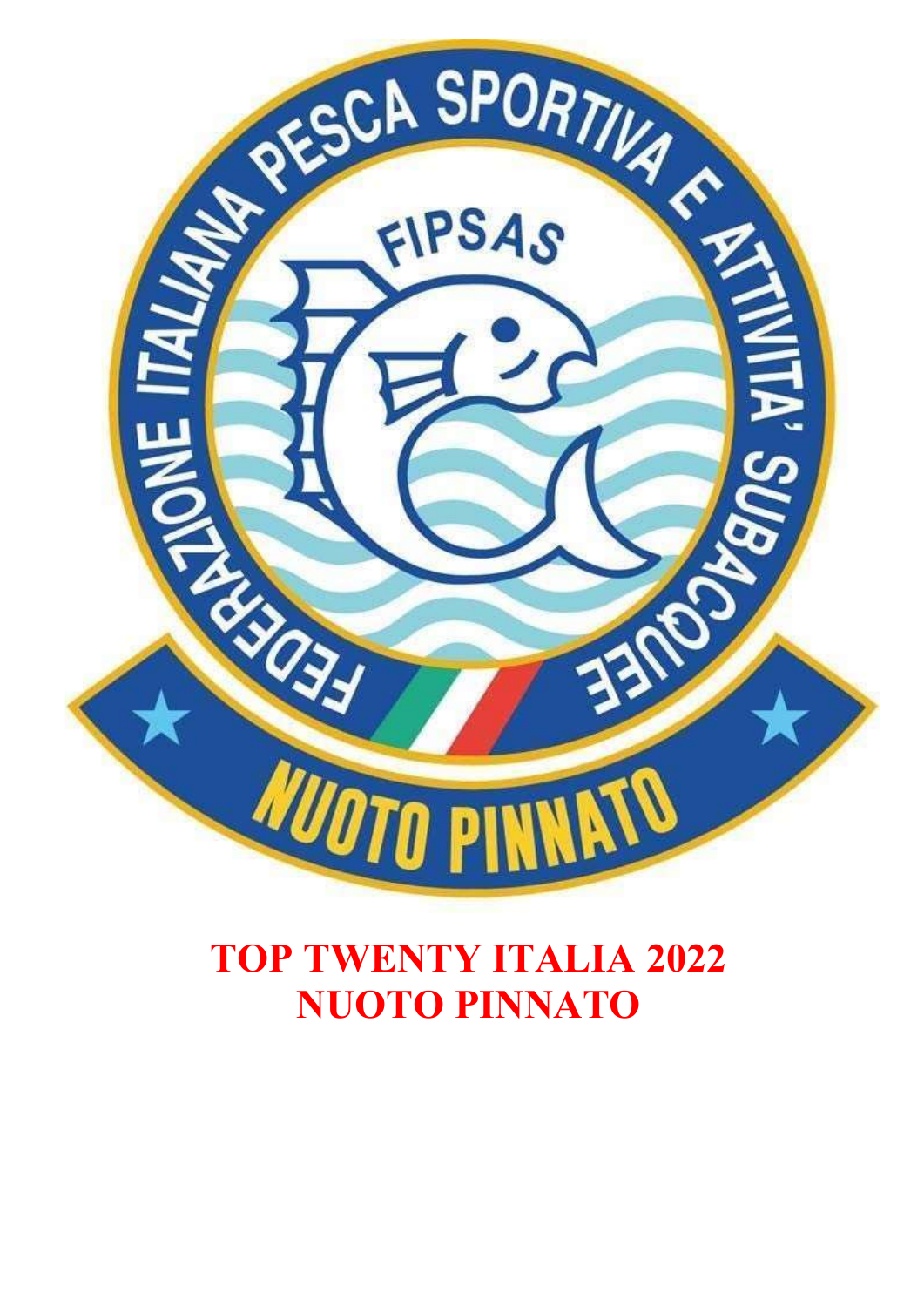# TOP TWENTY ITALIA 2022 - aggiornamento al 15/06/2022

## Mt 50 MONO FEMMINILE

| <b>NUM</b> | <b>ATLETA</b>                           |                                   | ANNO         | <b>CAT</b>               |             | <b>M/F SOCIETA'</b>                                                  | T.GARA LUOGO        |                                                |
|------------|-----------------------------------------|-----------------------------------|--------------|--------------------------|-------------|----------------------------------------------------------------------|---------------------|------------------------------------------------|
| 1          | <b>BRUNI</b>                            | <b>GIULIA</b>                     | 2008         | $\overline{\mathbf{c}}$  | F           | RECORD TEAM BOLOGNA ASD                                              | 0.18,30             | <b>PRIMAV ASS</b>                              |
| 2          | <b>DESTEFANI</b>                        | <b>GIORGIA</b>                    | 2006         | 3                        | F           | ASD SPORT CLUB PRALINO (BI)                                          | 0.18,66             | <b>PRIMAV ASS</b>                              |
| 3          | <b>BARBON</b>                           | <b>ERICA</b>                      | 1995         | <b>SEN</b>               | F           | CENTRO NUOTO LE BANDIE SPRESIANO (TV)                                | 0.18,80             | <b>W.CUP LIGNANO</b>                           |
| 4          | <b>MACCARONE</b>                        | <b>PAOLA</b>                      | 2005         | 3                        | F           | NUOTO BELLE ARTI ROMA                                                | 0.19,40             | <b>ESTIVI ASS</b>                              |
| 5          | <b>MARMOTTA</b>                         | <b>MELISSA</b>                    | 2005         | 3                        | F           | A.S.D. G.A.O. BRINELLA ORBETELLO (GR)                                | 0.19,56             | <b>ESTIVI ASS</b>                              |
| 6          | <b>MORSELLI</b>                         | <b>ELENA</b>                      | 2001         | <b>SEN</b>               | $\mathsf F$ | RECORD TEAM BOLOGNA ASD                                              | 0.19,65             | <b>ESTIVI ASS</b>                              |
| 7          | ILLUMINATI                              | <b>BEATRICE</b>                   | 2003         | <b>JUN</b>               | F           | NUOTO BELLE ARTI ROMA                                                | 0.19,71             | <b>PRIMAV ASS</b>                              |
| 8          | <b>CRIVELLO</b>                         | VALENTINA                         | 2008         | $\overline{2}$           | F           | ASD LAB NUOTO PINNATO TORINO                                         | 0.19,76             | <b>PRIMAV ASS</b>                              |
| 9          | <b>CRISCI</b>                           | <b>MARGHERITA</b>                 | 2004         | <b>JUN</b>               | F           | NUOTO BELLE ARTI ROMA                                                | 0.19,80             | W.CUP LEIPZIG                                  |
| 10         | <b>TALENTI</b>                          | <b>GIULIA</b>                     | 2004         | <b>JUN</b>               | F           | A.S.D. G.A.O. BRINELLA ORBETELLO (GR)                                | 0.19,93             | <b>PRIMAV ASS</b>                              |
| 11         | <b>SEVIGNANI</b>                        | <b>SILVIA</b>                     | 1997         | <b>SEN</b>               | F           | SWEET TEAM A.S.D. MODENA                                             | 0.20,05             | <b>PRIMAV ASS</b>                              |
| 12         | <b>VITALE</b>                           | <b>ROSA</b>                       | 2001         | <b>SEN</b>               | F           | RECORD TEAM BOLOGNA ASD                                              | 0.20,08             | W.CUP LIGNANO                                  |
| 13         | <b>RAFFAETA</b>                         | <b>ANNA</b>                       | 2009         | $\mathbf{1}$             | F           | DDS CAMAIORE APD (LU)                                                | 0.20.09             | <b>ESTIVI ASS</b>                              |
| 14         | <b>LUPPI</b>                            | <b>GIULIA GAIA</b>                | 2006         | 3                        | F           | SWEET TEAM A.S.D. MODENA                                             | 0.20,24             | <b>CHRISTMAS CUP</b>                           |
| 15         | <b>ZAGHET</b>                           | <b>MARA</b>                       | 1995         | <b>SEN</b>               | F<br>F      | NUOTO BELLE ARTI ROMA                                                | 0.20,34<br>0.20.39  | <b>CRITERIUM NAZIONALE</b>                     |
| 16         | <b>CECCHETTI</b>                        | <b>EMMA</b>                       | 2004         | <b>JUN</b>               | F           | NUOTO BELLE ARTI ROMA                                                |                     | <b>PRIMAV ASS</b>                              |
| 17<br>18   | <b>GUERRINI</b><br><b>SABATINI</b>      | <b>MARTINA</b><br><b>NICOL</b>    | 2002<br>2000 | <b>SEN</b><br><b>SEN</b> | F           | ASD BLU ATLANTIS AVIS RAVENNA<br>RECORD TEAM BOLOGNA ASD             | 0.20,51<br>0.20,64  | <b>ESTIVI ASS</b><br><b>ESTIVI ASS</b>         |
| 19         | <b>SCAGLIARINI</b>                      | <b>GIORGIA</b>                    | 2007         | $\overline{2}$           | F           | RECORD TEAM BOLOGNA ASD                                              | 0.20,74             | <b>ESTIVI ASS</b>                              |
| 20         | AMIDEI                                  | <b>DANIELA</b>                    | 2008         | $\overline{2}$           | F           | ASD LAB NUOTO PINNATO TORINO                                         | 0.20,92             | <b>ESTIVI ASS</b>                              |
|            |                                         |                                   |              |                          |             |                                                                      |                     |                                                |
|            | <b>Mt 50 MONO MASCHILE</b>              |                                   |              |                          |             |                                                                      |                     |                                                |
| <b>NUM</b> | <b>ATLETA</b>                           |                                   | ANNO         | <b>CAT</b>               |             | <b>M/F SOCIETA'</b>                                                  | <b>T.GARA LUOGO</b> |                                                |
| 1          | <b>ALICICCO</b>                         | <b>GUGLIELMO</b>                  | 2001         | <b>SEN</b>               | М           | NUOTO BELLE ARTI ROMA                                                | 0.16,20             | <b>PRIMAV ASS</b>                              |
| 2          | CARONNO                                 | <b>LORENZO</b>                    | 2000         | <b>SEN</b>               | м           | NPS VAREDO (MI)                                                      | 0.16,77             | W.CUP EGER                                     |
| 3          | ZANARDI                                 | <b>KEVIN</b>                      | 1992         | <b>SEN</b>               | м           | ASD NUOTO SUB MODENA BRUNO LOSCHI                                    | 0.17, 12            | <b>ESTIVI ASS</b>                              |
| 4          | <b>GABRIELLI</b>                        | <b>MARTINO</b>                    | 2004         | <b>JUN</b>               | м           | NUOTO BELLE ARTI ROMA                                                | 0.17, 15            | <b>PRIMAV ASS</b>                              |
| 5          | DE CEGLIE                               | <b>DAVIDE</b>                     | 1990         | <b>SEN</b>               | м           | CENTRO NAZIONALE FIAMME ORO ROMA                                     | 0.17,20             | <b>PRIMAV ASS</b>                              |
| 6          | <b>FIGINI</b>                           | <b>STEFANO</b>                    | 1987         | <b>SEN</b>               | М           | CENTRO NAZIONALE FIAMME ORO ROMA                                     | 0.17,20             | <b>PRIMAV ASS</b>                              |
| 7          | <b>SEMINERIO</b>                        | <b>DAVIDE</b>                     | 1994         | <b>SEN</b>               | м           | RECORD TEAM BOLOGNA ASD                                              | 0.17,25             | <b>ESTIVI ASS</b>                              |
| 8          | PIETRALUNGA                             | <b>MARCO</b>                      | 2003         | <b>JUN</b>               | м           | A.S.D. CALYPSO PIACENZA                                              | 0.17,35             | <b>ESTIVI ASS</b>                              |
| 9          | DAMA                                    | <b>SIMONE</b>                     | 1997         | <b>SEN</b>               | M           | ASD NUOTO SUB MODENA BRUNO LOSCHI                                    | 0.17,38             | W.CUP LEIPZIG                                  |
| 10         | <b>LORENZON</b>                         | ALEX                              | 2003         | <b>JUN</b>               | М           | CENTRO NUOTO LE BANDIE SPRESIANO (TV)                                | 0.17,41             | <b>ESTIVI ASS</b>                              |
| 11         | <b>VERDOLIVA</b>                        | <b>ANTONIO</b>                    | 2006         | 3                        | M           | ICI SPORT S.R.L. S.S.DIL. BATTIPAGLIA (SA)                           | 0.17,46             | <b>ESTIVI ASS</b>                              |
| 12         | <b>TURETTA</b>                          | <b>TOMMASO</b>                    | 2005         | 3                        | M           | A.S.D. G.A.O. BRINELLA ORBETELLO (GR)                                | 0.17,48             | <b>ESTIVI ASS</b>                              |
| 13         | <b>BIANCALANA</b>                       | <b>FABIO</b>                      | 2005         | 3                        | M           | DDS CAMAIORE APD (LU)                                                | 0.17,56             | <b>CRITERIUM NAZIONALE</b>                     |
| 14         | <b>CRISCI</b>                           | <b>TOMMASO</b>                    | 2000         | <b>SEN</b>               | м           | NUOTO BELLE ARTI ROMA                                                | 0.17,61             | <b>PRIMAV ASS</b>                              |
| 15<br>16   | <b>DELLA MAGGIORE</b><br><b>SANTINI</b> | <b>LORENZO</b><br><b>MARCELLO</b> | 2004<br>2000 | <b>JUN</b><br><b>SEN</b> | м<br>м      | DDS CAMAIORE APD (LU)<br>ASD NUOTO SUB MODENA BRUNO LOSCHI           | 0.17,73<br>0.17,78  | <b>ESTIVI ASS</b><br><b>MEMORIAL SALVEMINI</b> |
| 17         | <b>DEGLI ESPOSTI</b>                    | <b>CHRISTIAN</b>                  | 2005         | 3                        | M           | C.U.S.BOLOGNA                                                        | 0.17,86             | W.CUP LEIPZIG                                  |
| 18         | <b>BAZZONI</b>                          | <b>MATTIA</b>                     | 2000         | SEN                      | М           | A.S.D. CALYPSO PIACENZA                                              | 0.18, 19            | <b>PRIMAV ASS</b>                              |
| 19         | <b>SPELTA</b>                           | <b>LEONARDO</b>                   | 2006         | 3                        | M           | DDS CAMAIORE APD (LU)                                                | 0.18,25             | <b>CRITERIUM NAZIONALE</b>                     |
| 20         | <b>COLUCCI</b>                          | <b>FILIPPO</b>                    | 2004         | JUN                      | M           | RECORD TEAM BOLOGNA ASD                                              | 0.18,29             | W.CUP LIGNANO                                  |
|            | <b>Mt 50 PINNE FEMMINILE</b>            |                                   |              |                          |             |                                                                      |                     |                                                |
| <b>NUM</b> | <b>ATLETA</b>                           |                                   | <b>ANNO</b>  | <b>CAT</b>               |             | <b>M/F SOCIETA'</b>                                                  | <b>T.GARA LUOGO</b> |                                                |
| 1          | <b>MAGOGA</b>                           | <b>VIOLA</b>                      | 2001         | SEN                      | F           | SSD NATATORIUM TREVISO                                               | 0.22,74             | <b>ESTIVI ASS</b>                              |
| 2          | <b>TROCCA</b>                           | <b>CAROLINA</b>                   | 2002         | <b>SEN</b>               | F           | ASD SPORT CLUB PRALINO (BI)                                          | 0.23, 15            | <b>PRIMAV ASS</b>                              |
| 2          | <b>BAROZZI</b>                          | <b>MATILDE</b>                    | 2002         | SEN                      | F           | ASD NUOTO SUB MODENA BRUNO LOSCHI                                    | 0.23, 15            | W.CUP LEIPZIG                                  |
| 4          | <b>RAINERO</b>                          | <b>SOFIA</b>                      | 2005         | 3                        | F           | ASD SPORT CLUB PRALINO (BI)                                          | 0.23,17             | <b>CRITERIUM NAZIONALE</b>                     |
| 4          | ROMANO                                  | <b>ROBERTA</b>                    | 2007         | 2                        | F           | PISCINA IMPERO ASD                                                   | 0.23, 17            | <b>ESTIVI ASS</b>                              |
| 6          | <b>GUALANDI</b>                         | SILVIA                            | 2006         | 3                        | F           | C.U.S.BOLOGNA                                                        | 0.23,24             | W.CUP LIGNANO                                  |
| 7          | <b>CERCHI</b>                           | <b>GIULIA</b>                     | 2005         | 3                        | F           | ASD SPORT CLUB PRALINO (BI)                                          | 0.23,30             | W.CUP LIGNANO                                  |
| 8          | <b>BRUNI</b>                            | <b>GIULIA</b>                     | 2008         | 2                        | F           | RECORD TEAM BOLOGNA ASD                                              | 0.23,32             | <b>PRIMAV ASS</b>                              |
| 9          | <b>POLITO</b>                           | SILVANA                           | 2006         | 3                        | F           | ICI SPORT S.R.L. S.S.DIL. BATTIPAGLIA (SA)                           | 0.23,40             | <b>ESTIVI ASS</b>                              |
| 10         | <b>DESTEFANI</b>                        | <b>GIORGIA</b>                    | 2006         | 3                        | F           | ASD SPORT CLUB PRALINO (BI)                                          | 0.23,48             | <b>PRIMAV ASS</b>                              |
| 11         | <b>FRANCHIN</b>                         | LAURA                             | 2004         | <b>JUN</b>               | F           | SSD NATATORIUM TREVISO                                               | 0.23,50             | W.CUP LIGNANO                                  |
| 12         | <b>GUSPERTI</b>                         | ALESSANDRA                        | 2006         | 3                        | F           | SWEET TEAM A.S.D. MODENA                                             | 0.23,57             | PRIMAV CAT                                     |
| 13         | <b>MACH DI PALMSTEIN</b>                | <b>MARTINA</b>                    | 2002         | <b>SEN</b>               | F           | NUOTO BELLE ARTI ROMA                                                | 0.23,61             | <b>W.CUP LIGNANO</b>                           |
| 14         | <b>PAGLIA</b>                           | <b>FRANCESCA</b>                  | 1998         | SEN                      | F           | ASD CS GUARDIA DI FINANZA E.R. MODENA                                | 0.23,68             | <b>MEMORIAL GORI</b>                           |
| 15         | <b>FOGLIUZZI</b>                        | ZOE                               | 1998         | <b>SEN</b>               | F           | CENTRO NAZIONALE FIAMME ORO ROMA                                     | 0.23,84             | <b>PRIMAV ASS</b>                              |
| 15         | <b>SCAGNETTO</b>                        | <b>REBECCA</b>                    | 2003         | <b>JUN</b>               | F           | NUOTO BELLE ARTI ROMA                                                | 0.23,84             | W.CUP LEIPZIG                                  |
| 17         | BELLI                                   | <b>SILVIA</b>                     | 2006         | 3                        | F<br>F      | VIRTUS BUONCONVENTO SSD ARL<br>ASD CS GUARDIA DI FINANZA E.R. MODENA | 0.23,87             | <b>ESTIVI ASS</b>                              |
| 18<br>19   | <b>BOZZALI</b><br>DONNAIANNA            | CHIARA<br>DALILA                  | 2003<br>2003 | <b>JUN</b><br><b>JUN</b> | F           | POL AQUATICA ASD PIGNOLA (PZ)                                        | 0.23,93<br>0.24,03  | <b>PRIMAV ASS</b><br>PRIMAV CAT                |
| 20         | <b>LONGO</b>                            | CAMILLA                           | 2008         | $\overline{2}$           | F           | ASD LAB NUOTO PINNATO TORINO                                         | 0.24,04             | <b>PRIMAV ASS</b>                              |
|            | Mt 50 PINNE MASCHILE                    |                                   |              |                          |             |                                                                      |                     |                                                |
| <b>NUM</b> | <b>ATLETA</b>                           |                                   | ANNO         | <b>CAT</b>               |             | <b>M/F SOCIETA'</b>                                                  | T.GARA LUOGO        |                                                |
| 1          | <b>ORSI</b>                             | <b>MARCO</b>                      | 1990         | SEN                      | M           | CENTRO NAZIONALE FIAMME ORO ROMA                                     | 0.18,63             | <b>PRIMAV ASS</b>                              |
| 2          | <b>ROMANO</b>                           | <b>RICCARDO</b>                   | 1998         | SEN                      | м           | ASD LAB NUOTO PINNATO TORINO                                         | 0.19,42             | <b>ESTIVI ASS</b>                              |
| 3          | <b>MARTIN</b>                           | <b>PATRICK</b>                    | 2005         | 3                        | M           | SSD NATATORIUM TREVISO                                               | 0.19,89             | <b>ESTIVI ASS</b>                              |
| 4          | <b>TURRINI</b>                          | NICOLA PIERMARIA                  | 1995         | <b>SEN</b>               | м           | SWEET TEAM A.S.D. MODENA                                             | 0.20,02             | <b>ESTIVI ASS</b>                              |
| 5          | <b>RUSSO</b>                            | <b>MICHELE</b>                    | 1992         | SEN                      | м           | SWEET TEAM A.S.D. MODENA                                             | 0.20,06             | PRIMAV ASS                                     |
| 6          | <b>DOSE</b>                             | <b>EDGAR</b>                      | 2000         | SEN                      | М           | ASD CS GUARDIA DI FINANZA E.R. MODENA                                | 0.20,08             | <b>ESTIVI ASS</b>                              |
| 7          | LABORANTE                               | DANIELE                           | 2002         | SEN                      | м           | A.S.D. CAMILLO NUOTO 2008 RIETI                                      | 0.20, 16            | <b>PRIMAV ASS</b>                              |
| 8          | <b>VIANELLO</b>                         | MATTIA                            | 2002         | SEN                      | М           | SSD NATATORIUM TREVISO                                               | 0.20,21             | <b>PRIMAV ASS</b>                              |
| 9          | DI CREDICO                              | <b>EDOARDO</b>                    | 1998         | SEN                      | М           | RECORD TEAM BOLOGNA ASD                                              | 0.20,25             | <b>ESTIVI ASS</b>                              |
| 10         | <b>KONJEDIC</b>                         | <b>DAVIDE</b>                     | 1997         | SEN                      | M           | ASD LAB NUOTO PINNATO TORINO                                         | 0.20,30             | UNIVERSITY W.CUP                               |

| 6  | <b>DOSE</b>        | <b>EDGAR</b>    | 2000 | <b>SEN</b> | м | ASD CS GUARDIA DI FINANZA E.R. MODENA | 0.20.08 | <b>ESTIVI ASS</b>          |
|----|--------------------|-----------------|------|------------|---|---------------------------------------|---------|----------------------------|
|    | <b>LABORANTE</b>   | <b>DANIELE</b>  | 2002 | SEN        | м | A.S.D. CAMILLO NUOTO 2008 RIETI       | 0.20.16 | <b>PRIMAV ASS</b>          |
| 8  | <b>VIANELLO</b>    | <b>MATTIA</b>   | 2002 | SEN        | м | <b>SSD NATATORIUM TREVISO</b>         | 0.20.21 | <b>PRIMAV ASS</b>          |
| 9  | DI CREDICO         | EDOARDO         | 1998 | SEN        | м | RECORD TEAM BOLOGNA ASD               | 0.20.25 | <b>ESTIVI ASS</b>          |
| 10 | <b>KONJEDIC</b>    | <b>DAVIDE</b>   | 1997 | SEN        | м | ASD LAB NUOTO PINNATO TORINO          | 0.20.30 | UNIVERSITY W.CUP           |
| 11 | <b>PASQUINUCCI</b> | <b>LUCA</b>     | 1999 | SEN        | м | ASD CLUB SUB CAGLIARI                 | 0.20.36 | ESTIVI ASS                 |
| 12 | POZZEBON           | <b>NICHOLAS</b> | 2006 | 3          | м | CENTRO NUOTO LE BANDIE SPRESIANO (TV) | 0.20.38 | <b>ESTIVI ASS</b>          |
| 13 | MANNI              | <b>FILIPPO</b>  | 1998 | SEN        | м | ASD CS GUARDIA DI FINANZA E.R. MODENA | 0.20.61 | <b>CRITERIUM NAZIONALE</b> |
| 14 | VITALI             | <b>TOMMASO</b>  | 2004 | <b>JUN</b> | м | CENTRO NUOTO APPIO LATINO ROMA        | 0.20.61 | <b>ESTIVI ASS</b>          |
| 15 | <b>CAMERINI</b>    | <b>SILVIO</b>   | 2001 | SEN        | м | SSD NATATORIUM TREVISO                | 0.20.76 | <b>PRIMAV ASS</b>          |
| 16 | <b>BIASUTTO</b>    | <b>MARCO</b>    | 2003 | <b>JUN</b> | м | AQUAREA VICENZA A.S.D.                | 0.20.82 | <b>CHRISTMAS CUP</b>       |
| 17 | DE PASQUALE        | <b>PAOLO</b>    | 1993 | SEN        | м | ASD LAB NUOTO PINNATO TORINO          | 0.20.85 | <b>CHRISTMAS CUP</b>       |
| 18 | NALDI              | <b>FILIPPO</b>  | 2003 | JUN        | м | RECORD TEAM BOLOGNA ASD               | 0.20.91 | W.CUP LIGNANO              |
| 19 | REGA               | ANDREA          | 2000 | SEN        | м | ASD LAB NUOTO PINNATO TORINO          | 0.20.94 | <b>CHRISTMAS CUP</b>       |
| 20 | CANEVACCI          | <b>TOMMASO</b>  | 2005 | 3          | м | NUOTO BELLE ARTI ROMA                 | 0.21.01 | <b>ESTIVI ASS</b>          |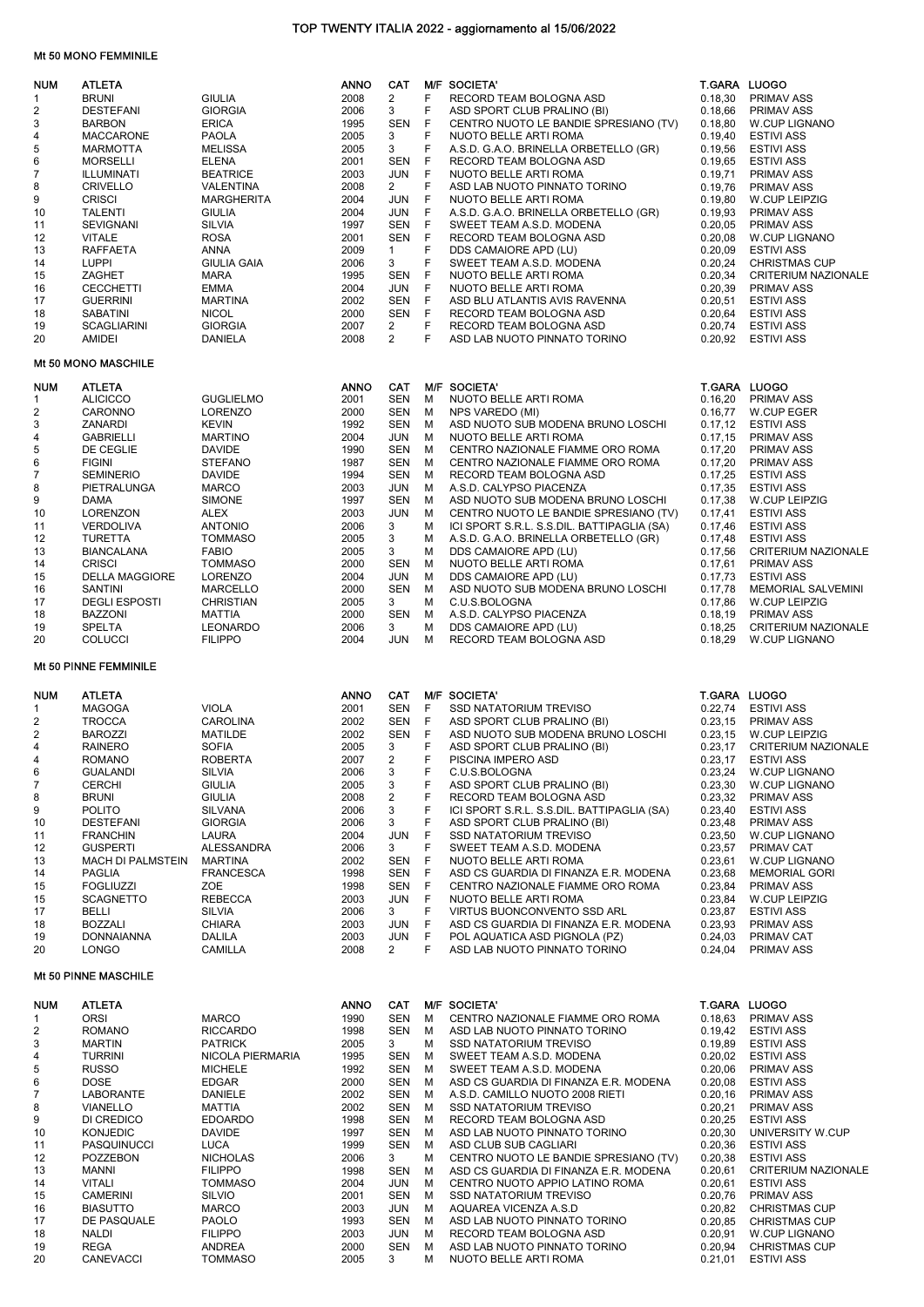#### Mt 50 APNEA FEMMINILE

| <b>NUM</b>     | <b>ATLETA</b>                           |                                            | <b>ANNO</b>  | CAT                          |        | <b>M/F SOCIETA'</b>                                                             | <b>T.GARA LUOGO</b> |                                              |
|----------------|-----------------------------------------|--------------------------------------------|--------------|------------------------------|--------|---------------------------------------------------------------------------------|---------------------|----------------------------------------------|
| 1              | <b>BARBON</b>                           | <b>ERICA</b>                               | 1995         | <b>SEN</b>                   | F      | CENTRO NUOTO LE BANDIE SPRESIANO (TV)                                           | 0.17,03             | <b>ESTIVI ASS</b>                            |
| 2              | <b>VITALE</b>                           | <b>ROSA</b>                                | 2001         | <b>SEN</b>                   | F      | RECORD TEAM BOLOGNA ASD                                                         | 0.17,51             | <b>ESTIVI ASS</b>                            |
| 3              | <b>BRUNI</b>                            | <b>GIULIA</b>                              | 2008         | 2                            | F      | RECORD TEAM BOLOGNA ASD                                                         | 0.17,68             | <b>MEMORIAL GORI</b>                         |
| 4<br>5         | <b>CRIVELLO</b><br><b>TALENTI</b>       | VALENTINA<br><b>GIULIA</b>                 | 2008<br>2004 | 2<br><b>JUN</b>              | F<br>F | ASD LAB NUOTO PINNATO TORINO<br>A.S.D. G.A.O. BRINELLA ORBETELLO (GR)           | 0.17,73<br>0.17,77  | <b>CHRISTMAS CUP</b><br><b>W.CUP LIGNANO</b> |
| 6              | <b>MARMOTTA</b>                         | <b>MELISSA</b>                             | 2005         | 3                            | F      | A.S.D. G.A.O. BRINELLA ORBETELLO (GR)                                           | 0.17,93             | <b>ESTIVI ASS</b>                            |
| $\overline{7}$ | <b>MORSELLI</b>                         | <b>ELENA</b>                               | 2001         | <b>SEN</b>                   | F      | RECORD TEAM BOLOGNA ASD                                                         | 0.18,04             | <b>PRIMAV ASS</b>                            |
| 8              | <b>CRISCI</b>                           | <b>MARGHERITA</b>                          | 2004         | <b>JUN</b>                   | F      | NUOTO BELLE ARTI ROMA                                                           | 0.18, 15            | <b>W.CUP LIGNANO</b>                         |
| 9              | ILLUMINATI                              | <b>BEATRICE</b>                            | 2003         | <b>JUN</b>                   | F      | NUOTO BELLE ARTI ROMA                                                           | 0.18,22             | <b>PRIMAV ASS</b>                            |
| 10             | MACCARONE                               | <b>PAOLA</b>                               | 2005         | 3                            | F      | NUOTO BELLE ARTI ROMA                                                           | 0.18,25             | <b>ESTIVI ASS</b>                            |
| 11             | CASAGRANDE                              | <b>LUCREZIA</b>                            | 2004         | <b>JUN</b>                   | F      | CENTRO NUOTO LE BANDIE SPRESIANO (TV)                                           | 0.18,62             | CRITERIUM NAZIONALE                          |
| 12             | <b>LUNGHI</b>                           | <b>NICOLE</b>                              | 1997         | <b>SEN</b>                   | F      | A.S.D. G.A.O. BRINELLA ORBETELLO (GR)                                           | 0.18,69             | <b>W.CUP LIGNANO</b>                         |
| 13             | <b>CECCHETTI</b>                        | <b>EMMA</b>                                | 2004         | <b>JUN</b>                   | F      | NUOTO BELLE ARTI ROMA                                                           | 0.18,79             | W.CUP LIGNANO                                |
| 14             | PACE                                    | <b>MARTINA GIUSEPPINA</b><br><b>NICOLE</b> | 2006<br>1998 | 3<br><b>SEN</b>              | F<br>F | ASD LAB NUOTO PINNATO TORINO<br>ASD LAB NUOTO PINNATO TORINO                    | 0.18,84             | <b>CHRISTMAS CUP</b>                         |
| 15<br>16       | <b>MESTURINO</b><br>CASAGRANDE          | <b>LAURA</b>                               | 2000         | <b>SEN</b>                   | F      | C.U.S.BOLOGNA                                                                   | 0.18,86<br>0.19, 14 | PRIMAV ASS<br><b>ESTIVI ASS</b>              |
| 17             | <b>DAMETTO</b>                          | CONSUELO                                   | 2000         | <b>SEN</b>                   | F      | CENTRO NUOTO LE BANDIE SPRESIANO (TV)                                           | 0.19, 16            | PRIMAV ASS                                   |
| 18             | <b>MANCINI</b>                          | <b>CATERINA</b>                            | 2004         | <b>JUN</b>                   | F      | NUOTO BELLE ARTI ROMA                                                           | 0.19, 18            | W.CUP LIGNANO                                |
| 19             | <b>MINERVINO</b>                        | <b>MARTINA</b>                             | 2007         | 2                            | F      | VIRTUS BUONCONVENTO SSD ARL                                                     | 0.19,24             | <b>ESTIVI ASS</b>                            |
| 20             | <b>BATTIPAGLIA</b>                      | <b>EMANUELA</b>                            | 1998         | <b>SEN</b>                   | F      | NPS VAREDO (MI)                                                                 | 0.19,26             | <b>PRIMAV ASS</b>                            |
|                |                                         |                                            |              |                              |        |                                                                                 |                     |                                              |
|                | Mt 50 APNEA MASCHILE                    |                                            |              |                              |        |                                                                                 |                     |                                              |
| <b>NUM</b>     | <b>ATLETA</b>                           |                                            | ANNO         | CAT                          |        | <b>M/F SOCIETA'</b>                                                             | <b>T.GARA LUOGO</b> |                                              |
| 1              | <b>ALICICCO</b>                         | <b>GUGLIELMO</b>                           | 2001         | <b>SEN</b>                   | м      | NUOTO BELLE ARTI ROMA                                                           | 0.14,99             | <b>ESTIVI ASS</b>                            |
| 2              | <b>LORENZON</b>                         | <b>ALEX</b>                                | 2003         | <b>JUN</b>                   | м      | CENTRO NUOTO LE BANDIE SPRESIANO (TV)                                           | 0.15,43             | <b>ESTIVI ASS</b>                            |
| 3              | <b>CARONNO</b>                          | <b>LORENZO</b>                             | 2000         | <b>SEN</b>                   | M      | NPS VAREDO (MI)                                                                 | 0.15,74             | <b>W.CUP LIGNANO</b>                         |
| 4              | ZANARDI                                 | <b>KEVIN</b>                               | 1992         | <b>SEN</b>                   | м      | ASD NUOTO SUB MODENA BRUNO LOSCHI                                               | 0.15,82             | W.CUP EGER                                   |
| 5              | <b>BIANCALANA</b>                       | <b>FABIO</b>                               | 2005         | 3                            | М      | DDS CAMAIORE APD (LU)                                                           | 0.15,84             | <b>ESTIVI ASS</b>                            |
| 6              | <b>FIGINI</b>                           | <b>STEFANO</b>                             | 1987         | SEN                          | М      | CENTRO NAZIONALE FIAMME ORO ROMA                                                | 0.15,93             | W.CUP EGER                                   |
| $\overline{7}$ | <b>GABRIELLI</b>                        | <b>MARTINO</b>                             | 2004         | <b>JUN</b>                   | M      | NUOTO BELLE ARTI ROMA                                                           | 0.15,96             | <b>ESTIVI ASS</b>                            |
| 8              | DE CEGLIE                               | <b>DAVIDE</b>                              | 1990         | <b>SEN</b>                   | м      | CENTRO NAZIONALE FIAMME ORO ROMA                                                | 0.16,06             | <b>MEMORIAL GORI</b>                         |
| 9              | NALDI                                   | <b>FILIPPO</b>                             | 2003         | <b>JUN</b>                   | M      | RECORD TEAM BOLOGNA ASD                                                         | 0.16,22             | <b>ESTIVI ASS</b>                            |
| 10             | <b>SEMINERIO</b>                        | <b>DAVIDE</b>                              | 1994         | <b>SEN</b>                   | м      | RECORD TEAM BOLOGNA ASD                                                         | 0.16,24             | <b>ESTIVI ASS</b>                            |
| 11             | <b>ESPOSITI</b>                         | <b>GIOELE</b>                              | 2006         | 3                            | М      | A.S.D. G.A.O. BRINELLA ORBETELLO (GR)                                           | 0.16, 30            | <b>ESTIVI ASS</b>                            |
| 12             | <b>SANTINI</b>                          | <b>MARCELLO</b>                            | 2000         | <b>SEN</b>                   | м      | ASD NUOTO SUB MODENA BRUNO LOSCHI                                               | 0.16,37             | <b>MEMORIAL GORI</b>                         |
| 12             | <b>BAZZONI</b>                          | MATTIA                                     | 2000         | <b>SEN</b>                   | м<br>M | A.S.D. CALYPSO PIACENZA                                                         | 0.16,37             | <b>MEMORIAL SALVEMINI</b>                    |
| 14<br>15       | <b>DELLA MAGGIORE</b><br><b>SHAO</b>    | <b>LORENZO</b><br><b>DENIS</b>             | 2004<br>2001 | <b>JUN</b><br><b>SEN</b>     | м      | DDS CAMAIORE APD (LU)<br>NPS VAREDO (MI)                                        | 0.16,43<br>0.16,45  | <b>W.CUP LIGNANO</b><br><b>CHRISTMAS CUP</b> |
| 16             | <b>GIAMPAOLO</b>                        | <b>DOMENICO</b>                            | 2006         | 3                            | М      | C.U.S.BOLOGNA                                                                   | 0.16,46             | <b>ESTIVI ASS</b>                            |
| 17             | CAPURSO                                 | <b>MASSIMO</b>                             | 2005         | 3                            | M      | DDS CAMAIORE APD (LU)                                                           | 0.16,50             | <b>CHRISTMAS CUP</b>                         |
| 18             | <b>TURETTA</b>                          | <b>TOMMASO</b>                             | 2005         | 3                            | M      | A.S.D. G.A.O. BRINELLA ORBETELLO (GR)                                           | 0.16,51             | <b>ESTIVI ASS</b>                            |
| 19             | <b>POPPI</b>                            | <b>LORENZO</b>                             | 2000         | <b>SEN</b>                   | м      | SWEET TEAM A.S.D. MODENA                                                        | 0.16,52             | <b>ESTIVI ASS</b>                            |
| 20             | <b>CASIRAGHI</b>                        | <b>FABIO</b>                               | 2000         | <b>SEN</b>                   | м      | NPS VAREDO (MI)                                                                 | 0.16,65             | <b>CHRISTMAS CUP</b>                         |
|                |                                         |                                            |              |                              |        |                                                                                 |                     |                                              |
|                | Mt 100 MONO FEMMINILE                   |                                            |              |                              |        |                                                                                 |                     |                                              |
|                |                                         |                                            |              |                              |        |                                                                                 |                     |                                              |
|                |                                         |                                            |              |                              |        |                                                                                 |                     |                                              |
| <b>NUM</b>     | <b>ATLETA</b>                           |                                            | <b>ANNO</b>  | <b>CAT</b>                   |        | <b>M/F SOCIETA'</b>                                                             | <b>T.GARA LUOGO</b> |                                              |
| 1              | <b>DESTEFANI</b>                        | <b>GIORGIA</b>                             | 2006         | 3                            | F      | ASD SPORT CLUB PRALINO (BI)                                                     | 0.41,06             | <b>ESTIVI ASS</b>                            |
| 2              | <b>BARBON</b>                           | <b>ERICA</b>                               | 1995         | <b>SEN</b>                   | F      | CENTRO NUOTO LE BANDIE SPRESIANO (TV)                                           | 0.41, 18            | W.CUP LIGNANO                                |
| 3              | <b>BRUNI</b>                            | <b>GIULIA</b>                              | 2008         | 2                            | F      | RECORD TEAM BOLOGNA ASD                                                         | 0.41,91             | <b>ESTIVI ASS</b>                            |
| 4<br>5         | ILLUMINATI                              | <b>BEATRICE</b>                            | 2003         | <b>JUN</b><br>$\overline{2}$ | F<br>F | NUOTO BELLE ARTI ROMA                                                           | 0.42,62             | <b>PRIMAV ASS</b>                            |
| 6              | <b>CRIVELLO</b><br><b>CRISCI</b>        | VALENTINA<br><b>MARGHERITA</b>             | 2008<br>2004 | <b>JUN</b>                   | F      | ASD LAB NUOTO PINNATO TORINO<br>NUOTO BELLE ARTI ROMA                           | 0.42,81<br>0.43,47  | W.CUP LIGNANO<br>CRITERIUM NAZIONALE         |
| $\overline{7}$ | SABATINI                                | <b>NICOL</b>                               | 2000         | <b>SEN</b>                   | F      | RECORD TEAM BOLOGNA ASD                                                         | 0.43,82             | <b>ESTIVI ASS</b>                            |
| 8              | <b>TALENTI</b>                          | <b>GIULIA</b>                              | 2004         | <b>JUN</b>                   | F      | A.S.D. G.A.O. BRINELLA ORBETELLO (GR)                                           | 0.44,06             | W.CUP LIGNANO                                |
| 9              | MACCARONE                               | <b>PAOLA</b>                               | 2005         | 3                            | F      | NUOTO BELLE ARTI ROMA                                                           | 0.44, 13            | <b>ESTIVI ASS</b>                            |
| 10             | <b>MARMOTTA</b>                         | <b>MELISSA</b>                             | 2005         | 3                            | F      | A.S.D. G.A.O. BRINELLA ORBETELLO (GR)                                           | 0.44,26             | <b>ESTIVI ASS</b>                            |
| 11             | <b>GUERRINI</b>                         | <b>MARTINA</b>                             | 2002         | <b>SEN</b>                   | F      | ASD BLU ATLANTIS AVIS RAVENNA                                                   | 0.44,27             | <b>ESTIVI ASS</b>                            |
| 12             | <b>SEVIGNANI</b>                        | <b>SILVIA</b>                              | 1997         | <b>SEN</b>                   | F      | SWEET TEAM A.S.D. MODENA                                                        | 0.44,37             | PRIMAV ASS                                   |
| 13             | <b>BASSO</b>                            | VALENTINA                                  | 2006         | 3                            | F      | ASD SPORT CLUB PRALINO (BI)                                                     | 0.44,46             | <b>TROFEO BIZANTINO</b>                      |
| 14             | <b>VITALE</b>                           | <b>ROSA</b>                                | 2001         | <b>SEN</b>                   | F      | RECORD TEAM BOLOGNA ASD                                                         | 0.44,50             | <b>PRIMAV ASS</b>                            |
| 15             | LEONARDI                                | <b>ANNA</b>                                | 2008         | 2                            | F      | SWEET TEAM A.S.D. MODENA                                                        | 0.44,51             | W.CUP LIGNANO                                |
| 16             | <b>SCAGLIARINI</b>                      | <b>GIORGIA</b>                             | 2007         | $\overline{2}$               | F      | RECORD TEAM BOLOGNA ASD                                                         | 0.44,63             | <b>ESTIVI ASS</b>                            |
| 17<br>18       | <b>MORSELLI</b><br>SAVIOLI              | <b>ELENA</b><br><b>GAIA</b>                | 2001<br>2002 | <b>SEN</b><br><b>SEN</b>     | F<br>F | RECORD TEAM BOLOGNA ASD<br>ASD SPORT CLUB PRALINO (BI)                          | 0.44,68<br>0.44,88  | W.CUP LIGNANO<br><b>CHRISTMAS CUP</b>        |
| 19             | <b>CECCHETTI</b>                        | <b>EMMA</b>                                | 2004         | <b>JUN</b>                   | F      | NUOTO BELLE ARTI ROMA                                                           | 0.44,93             | PRIMAV ASS                                   |
| 20             | <b>RAFFAETA</b>                         | <b>ANNA</b>                                | 2009         | $\mathbf{1}$                 | F      | DDS CAMAIORE APD (LU)                                                           | 0.45.44             | W.CUP LIGNANO                                |
|                | Mt 100 MONO MASCHILE                    |                                            |              |                              |        |                                                                                 |                     |                                              |
|                |                                         |                                            |              |                              |        |                                                                                 |                     |                                              |
| <b>NUM</b>     | <b>ATLETA</b>                           |                                            | ANNO         | CAT                          |        | <b>M/F SOCIETA'</b>                                                             | <b>T.GARA LUOGO</b> |                                              |
| 1              | <b>ALICICCO</b>                         | <b>GUGLIELMO</b>                           | 2001         | <b>SEN</b>                   | м      | NUOTO BELLE ARTI ROMA                                                           | 0.36,27             | <b>ESTIV ASS</b>                             |
| 2              | <b>CRISCI</b>                           | <b>TOMMASO</b>                             | 2000         | <b>SEN</b>                   | м      | NUOTO BELLE ARTI ROMA                                                           | 0.36,68             | <b>ESTIV ASS</b>                             |
| 3              | <b>FIGINI</b>                           | <b>STEFANO</b>                             | 1987         | <b>SEN</b>                   | м      | NPS VAREDO (MI)                                                                 | 0.36,78             | <b>CHRISTMAS CUP</b>                         |
| 4              | ZANARDI                                 | <b>KEVIN</b>                               | 1992         | SEN                          | М      | ASD NUOTO SUB MODENA BRUNO LOSCHI                                               | 0.36,99             | <b>ESTIV ASS</b>                             |
| 5              | CARONNO                                 | <b>LORENZO</b>                             | 2001         | <b>SEN</b>                   | м      | NPS VAREDO (MI)                                                                 | 0.37, 10            | W.CUP EGER                                   |
| 6              | <b>TURETTA</b>                          | <b>TOMMASO</b>                             | 2005         | 3                            | М      | A.S.D. G.A.O. BRINELLA ORBETELLO (GR)                                           | 0.37,79             | W.CUP LIGNANO                                |
| 7              | DE CEGLIE                               | <b>DAVIDE</b>                              | 1990         | SEN                          | М<br>м | CENTRO NAZIONALE FIAMME ORO ROMA                                                | 0.38,19             | PRIMAV ASS                                   |
| 8              | <b>GABRIELLI</b>                        | <b>MARTINO</b>                             | 2004         | JUN                          |        | NUOTO BELLE ARTI ROMA                                                           | 0.38,41             | <b>ESTIV ASS</b>                             |
| 9              | <b>SANTINI</b>                          | <b>MARCELLO</b>                            | 2000         | <b>SEN</b>                   | М<br>м | ASD NUOTO SUB MODENA BRUNO LOSCHI                                               | 0.38,63             | <b>ESTIV ASS</b>                             |
| 10<br>11       | PIETRALUNGA<br><b>VERDOLIVA</b>         | <b>MARCO</b><br><b>ANTONIO</b>             | 2003<br>2006 | JUN<br>3                     | М      | A.S.D. CALYPSO PIACENZA                                                         | 0.38,92<br>0.38,94  | <b>ESTIV ASS</b><br><b>ESTIV ASS</b>         |
| 12             | DAMA                                    | <b>SIMONE</b>                              | 1997         | <b>SEN</b>                   | м      | ICI SPORT S.R.L. S.S.DIL. BATTIPAGLIA (SA)<br>ASD NUOTO SUB MODENA BRUNO LOSCHI | 0.39,04             | <b>TROFEO BIZANTINO</b>                      |
| 13             | <b>BIANCALANA</b>                       | <b>FABIO</b>                               | 2005         | 3                            | М      | DDS CAMAIORE APD (LU)                                                           | 0.39,30             | <b>ESTIV ASS</b>                             |
| 14             | <b>DEGLI ESPOSTI</b>                    | <b>CHRISTIAN</b>                           | 2005         | 3                            | М      | C.U.S.BOLOGNA                                                                   | 0.39,32             | <b>ESTIV ASS</b>                             |
| 15             | <b>COLUCCI</b>                          | <b>FILIPPO</b>                             | 2004         | <b>JUN</b>                   | M      | RECORD TEAM BOLOGNA ASD                                                         | 0.39,46             | <b>ESTIV ASS</b>                             |
| 16             | SPELTA                                  | <b>LEONARDO</b>                            | 2006         | 3                            | M      | DDS CAMAIORE APD (LU)                                                           | 0.39,73             | <b>ESTIV ASS</b>                             |
| 17             | <b>SEMINERIO</b>                        | <b>DAVIDE</b>                              | 1994         | SEN                          | м      | RECORD TEAM BOLOGNA ASD                                                         | 0.39,85             | <b>ESTIV ASS</b>                             |
| 18             | <b>LORENZON</b>                         | ALEX                                       | 2003         | JUN                          | М      | CENTRO NUOTO LE BANDIE SPRESIANO (TV)                                           | 0.39,98             | <b>ESTIV ASS</b>                             |
| 19<br>20       | <b>DELLA MAGGIORE</b><br><b>VISTOLI</b> | <b>LORENZO</b><br><b>NICHOLAS</b>          | 2004<br>2001 | JUN<br><b>SEN</b>            | м<br>м | DDS CAMAIORE APD (LU)<br>ASD BLU ATLANTIS AVIS RAVENNA                          | 0.40,05<br>0.40,13  | W.CUP LIGNANO<br>PRIMAV ASS                  |

Mt 100 PINNE FEMMINILE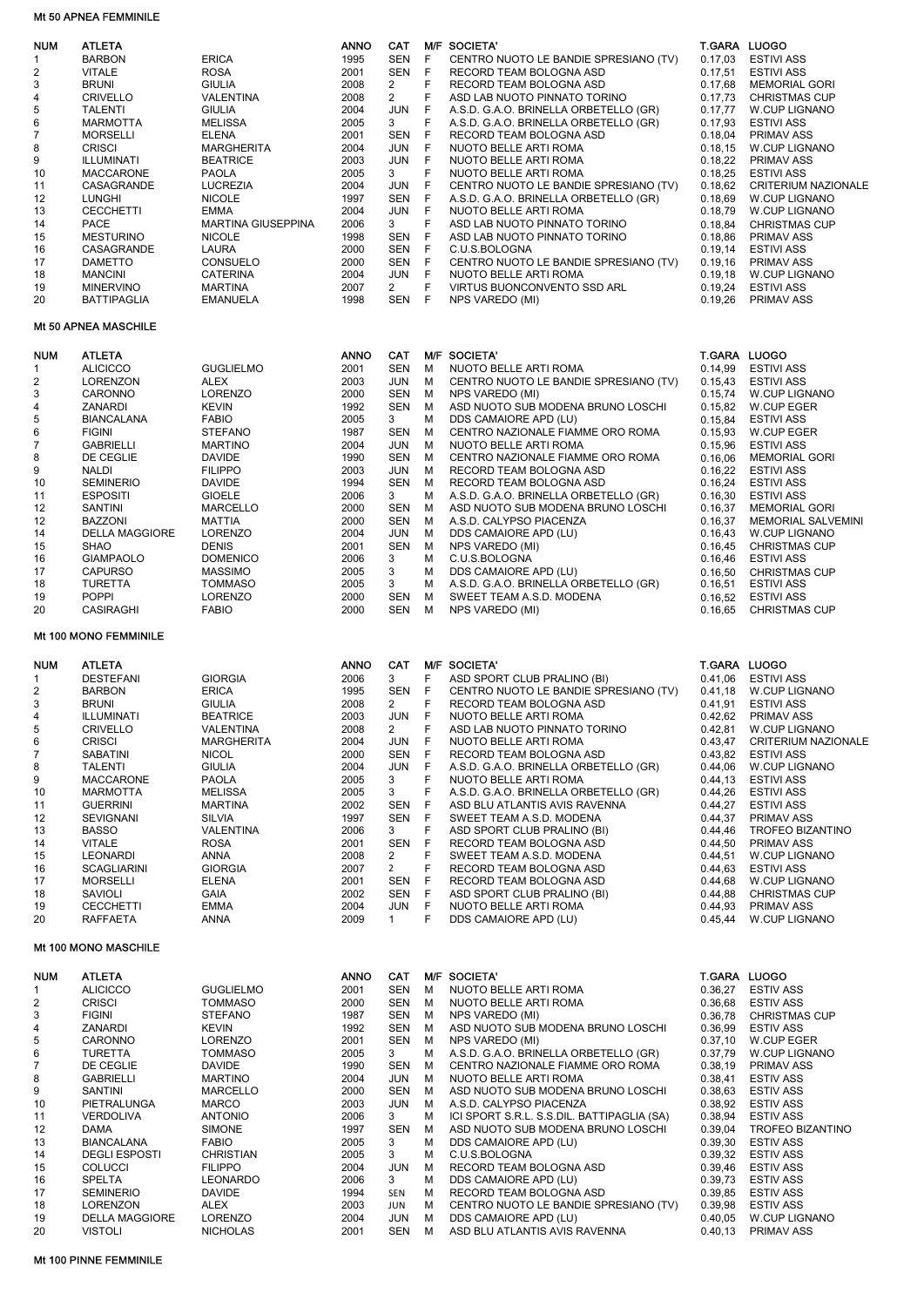| <b>NUM</b>              | <b>ATLETA</b>                     |                                    | <b>ANNO</b>  | CAT                                   |        | <b>M/F SOCIETA'</b>                                                            | T.GARA LUOGO        |                                           |  |  |  |
|-------------------------|-----------------------------------|------------------------------------|--------------|---------------------------------------|--------|--------------------------------------------------------------------------------|---------------------|-------------------------------------------|--|--|--|
| $\mathbf{1}$            | <b>MAGOGA</b>                     | <b>VIOLA</b>                       | 2001         | <b>SEN</b>                            | F      | SSD NATATORIUM TREVISO                                                         | 0.49,37             | <b>ESTIVI ASS</b>                         |  |  |  |
| 2                       | <b>FRANCHIN</b>                   | <b>LAURA</b>                       | 2004         | <b>JUN</b>                            | F      | SSD NATATORIUM TREVISO                                                         | 0.49,96             | <b>ESTIVI ASS</b>                         |  |  |  |
| 3                       | <b>TROCCA</b>                     | <b>CAROLINA</b>                    | 2002         | <b>SEN</b>                            | F      | ASD SPORT CLUB PRALINO (BI)                                                    | 0.49,97             | <b>CRITERIUM NAZIONALE</b>                |  |  |  |
| 4<br>5                  | <b>CERCHI</b><br><b>SCAGNETTO</b> | <b>GIULIA</b><br><b>REBECCA</b>    | 2005<br>2003 | 3<br><b>JUN</b>                       | F<br>F | ASD SPORT CLUB PRALINO (BI)<br>NUOTO BELLE ARTI ROMA                           | 0.50, 10<br>0.50,37 | W.CUP LIGNANO<br>W.CUP LIGNANO            |  |  |  |
| 6                       | <b>PIROZZI</b>                    | <b>STEFANIA</b>                    | 1993         | <b>SEN</b>                            | F      | CENTRO NAZIONALE FIAMME ORO ROMA                                               | 0.50,54             | <b>PRIMAV ASS</b>                         |  |  |  |
| $\overline{7}$          | <b>BELLI</b>                      | <b>SILVIA</b>                      | 2006         | 3                                     | F      | <b>VIRTUS BUONCONVENTO SSD ARL</b>                                             | 0.50,61             | <b>ESTIVI ASS</b>                         |  |  |  |
| 8                       | <b>RAINERO</b>                    | <b>SOFIA</b>                       | 2005         | 3                                     | F      | ASD SPORT CLUB PRALINO (BI)                                                    | 0.50,85             | <b>CRITERIUM NAZIONALE</b>                |  |  |  |
| 9                       | <b>BAROZZI</b>                    | <b>MATILDE</b>                     | 2002         | <b>SEN</b>                            | F      | ASD NUOTO SUB MODENA BRUNO LOSCHI                                              | 0.50,88             | <b>ESTIVI ASS</b>                         |  |  |  |
| 10                      | <b>FOGLIUZZI</b>                  | ZOE                                | 1998         | <b>SEN</b>                            | F      | CENTRO NAZIONALE FIAMME ORO ROMA                                               | 0.50,95             | <b>PRIMAV ASS</b>                         |  |  |  |
| 11                      | <b>BRUNI</b>                      | <b>GIULIA</b>                      | 2008         | 2                                     | F<br>F | RECORD TEAM BOLOGNA ASD                                                        | 0.51, 11            | <b>ESTIVI ASS</b>                         |  |  |  |
| 12<br>13                | <b>ROMANO</b><br><b>GUALANDI</b>  | <b>ROBERTA</b><br><b>SILVIA</b>    | 2007<br>2006 | $\overline{2}$<br>3                   | F      | A.S.DILETT. PISCINA IMPERO FASANO (BR)<br>C.U.S.BOLOGNA                        | 0.51, 16<br>0.51,25 | <b>ESTIVI ASS</b><br>W.CUP LIGNANO        |  |  |  |
| 14                      | <b>POLITO</b>                     | <b>SILVANA</b>                     | 2006         | 3                                     | F      | ICI SPORT S.R.L. S.S.DIL. BATTIPAGLIA (SA)                                     | 0.51,35             | <b>ESTIVI ASS</b>                         |  |  |  |
| 15                      | <b>MACH DI PALMSTEIN</b>          | <b>MARTINA</b>                     | 2002         | <b>SEN</b>                            | F      | NUOTO BELLE ARTI ROMA                                                          | 0.51,61             | <b>ESTIVI ASS</b>                         |  |  |  |
| 16                      | DI CREDICO                        | <b>GIORGIA</b>                     | 1992         | <b>SEN</b>                            | F      | RECORD TEAM BOLOGNA ASD                                                        | 0.51,67             | <b>ESTIVI ASS</b>                         |  |  |  |
| 17                      | <b>DAMETTO</b>                    | CONSUELO                           | 2000         | <b>SEN</b>                            | F      | CENTRO NUOTO LE BANDIE SPRESIANO (TV)                                          | 0.51,72             | <b>ESTIVI ASS</b>                         |  |  |  |
| 18                      | <b>BOZZALI</b>                    | <b>CHIARA</b>                      | 2003         | <b>JUN</b>                            | F      | ASD CS GUARDIA DI FINANZA E.R. MODENA                                          | 0.51,73             | PRIMAV ASS                                |  |  |  |
| 19<br>20                | VITTI<br><b>SARTORI</b>           | <b>ALESSANDRA</b><br><b>GIULIA</b> | 2000<br>2007 | <b>SEN</b><br>$\overline{2}$          | F<br>F | POL AQUATICA ASD PIGNOLA (PZ)<br>SSD NATATORIUM TREVISO                        | 0.51,89<br>0.52,08  | <b>ESTIVI ASS</b><br><b>PRIMAV ASS</b>    |  |  |  |
|                         |                                   |                                    |              |                                       |        |                                                                                |                     |                                           |  |  |  |
|                         | <b>Mt 100 PINNE MASCHILE</b>      |                                    |              |                                       |        |                                                                                |                     |                                           |  |  |  |
| NUM                     | <b>ATLETA</b>                     |                                    | <b>ANNO</b>  | <b>CAT</b>                            |        | <b>M/F SOCIETA'</b>                                                            | T.GARA LUOGO        |                                           |  |  |  |
| 1                       | <b>ORSI</b>                       | <b>MARCO</b>                       | 1990         | <b>SEN</b>                            | M      | CENTRO NAZIONALE FIAMME ORO ROMA                                               | 0.42,69             | <b>PRIMAV ASS</b>                         |  |  |  |
| 2                       | <b>ROMANO</b>                     | <b>RICCARDO</b>                    | 1998         | <b>SEN</b>                            | м      | ASD LAB NUOTO PINNATO TORINO                                                   | 0.42,90             | <b>PRIMAV ASS</b>                         |  |  |  |
| 3                       | DI CREDICO                        | <b>EDOARDO</b>                     | 1998         | SEN                                   | м      | RECORD TEAM BOLOGNA ASD                                                        | 0.43,51             | <b>ESTIVI ASS</b>                         |  |  |  |
| 4                       | <b>RUSSO</b>                      | <b>MICHELE</b>                     | 1992         | <b>SEN</b>                            | M      | SWEET TEAM A.S.D. MODENA                                                       | 0.43,78             | <b>CRITERIUM NAZIONALE</b>                |  |  |  |
| 5                       | <b>DOSE</b>                       | <b>EDGAR</b>                       | 2000         | <b>SEN</b>                            | м      | ASD CS GUARDIA DI FINANZA E.R. MODENA                                          | 0.43,82             | <b>CRITERIUM NAZIONALE</b>                |  |  |  |
| 6<br>$\overline{7}$     | DE PASQUALE<br><b>VIANELLO</b>    | <b>PAOLO</b><br><b>MATTIA</b>      | 1993<br>2002 | <b>SEN</b><br><b>SEN</b>              | м<br>м | ASD LAB NUOTO PINNATO TORINO<br>SSD NATATORIUM TREVISO                         | 0.44,37<br>0.44,41  | <b>ESTIVI ASS</b><br><b>ESTIVI ASS</b>    |  |  |  |
| 8                       | POZZEBON                          | <b>NICHOLAS</b>                    | 2006         | 3                                     | M      | CENTRO NUOTO LE BANDIE SPRESIANO (TV)                                          | 0.44,45             | <b>ESTIVI ASS</b>                         |  |  |  |
| 9                       | <b>KONJEDIC</b>                   | <b>DAVIDE</b>                      | 1997         | <b>SEN</b>                            | м      | ASD LAB NUOTO PINNATO TORINO                                                   | 0.44,49             | UNIVERSITY W.CUP                          |  |  |  |
| 9                       | <b>MARTIN</b>                     | <b>PATRICK</b>                     | 2005         | 3                                     | м      | SSD NATATORIUM TREVISO                                                         | 0.44,49             | <b>CRITERIUM NAZIONALE</b>                |  |  |  |
| 11                      | <b>KONJEDIC</b>                   | <b>DAVIDE</b>                      | 1997         | <b>SEN</b>                            | м      | ASD LAB NUOTO PINNATO TORINO                                                   | 0.44,59             | CRITERIUM NAZIONALE                       |  |  |  |
| 12                      | VITALI                            | <b>TOMMASO</b>                     | 2004         | <b>JUN</b>                            | М      | CENTRO NUOTO APPIO LATINO ROMA                                                 | 0.45,08             | <b>ESTIVI ASS</b>                         |  |  |  |
| 13                      | <b>REGA</b>                       | <b>ANDREA</b>                      | 2000         | <b>SEN</b>                            | м      | ASD LAB NUOTO PINNATO TORINO                                                   | 0.45,09             | <b>ESTIVI ASS</b>                         |  |  |  |
| 14                      | <b>GADIGNANI</b>                  | <b>MATTEO</b>                      | 2003         | JUN<br><b>SEN</b>                     | м<br>M | RECORD TEAM BOLOGNA ASD                                                        | 0.45,33             | <b>ESTIVI ASS</b>                         |  |  |  |
| 15<br>16                | <b>SCIACCA</b><br><b>CAMERINI</b> | ANGELO<br><b>SILVIO</b>            | 1990<br>2001 | <b>SEN</b>                            | м      | USS DARIO GONZATTI GENOVA<br>SSD NATATORIUM TREVISO                            | 0.45,46<br>0.45,55  | PRIMAV ASS<br><b>PRIMAV ASS</b>           |  |  |  |
| 16                      | <b>LABORANTE</b>                  | <b>DANIELE</b>                     | 2002         | <b>SEN</b>                            | м      | A.S.D. CAMILLO NUOTO 2008 RIETI                                                | 0.45,55             | <b>PRIMAV ASS</b>                         |  |  |  |
| 18                      | MELLA                             | <b>RICCARDO</b>                    | 2003         | <b>JUN</b>                            | M      | DDS CAMAIORE APD (LU)                                                          | 0.45,74             | <b>CHRISTMAS CUP</b>                      |  |  |  |
| 19                      | <b>ROMANO</b>                     | <b>DAVIDE</b>                      | 2004         | <b>JUN</b>                            | M      | OCEANIKA ASD STURNO (AV)                                                       | 0.45,94             | <b>PRIMAV ASS</b>                         |  |  |  |
| 20                      | <b>MANNI</b>                      | <b>FILIPPO</b>                     | 1998         | <b>SEN</b>                            | м      | ASD CS GUARDIA DI FINANZA E.R. MODENA                                          | 0.45,96             | <b>ESTIVI ASS</b>                         |  |  |  |
|                         | Mt 100 VS FEMMINILE               |                                    |              |                                       |        |                                                                                |                     |                                           |  |  |  |
|                         |                                   |                                    |              |                                       |        |                                                                                | T.GARA LUOGO        |                                           |  |  |  |
| <b>NUM</b>              | <b>ATLETA</b>                     |                                    | <b>ANNO</b>  | <b>CAT</b>                            | F      | <b>M/F SOCIETA'</b>                                                            |                     |                                           |  |  |  |
| 1<br>2                  | <b>TALENTI</b><br><b>BARBON</b>   | <b>GIULIA</b><br><b>ERICA</b>      | 2004<br>1995 | JUN<br><b>SEN</b>                     | F      | A.S.D. G.A.O. BRINELLA ORBETELLO (GR)<br>CENTRO NUOTO LE BANDIE SPRESIANO (TV) | 0.38,96<br>0.39,10  | W.CUP LIGNANO<br>W.CUP LIGNANO            |  |  |  |
| 3                       | <b>VITALE</b>                     | <b>ROSA</b>                        | 2001         | <b>SEN</b>                            | F      | RECORD TEAM BOLOGNA ASD                                                        | 0.41,01             | W.CUP LIGNANO                             |  |  |  |
| 4                       | <b>BRUNI</b>                      | <b>GIULIA</b>                      | 2008         | 2                                     | F      | RECORD TEAM BOLOGNA ASD                                                        | 0.41,54             | <b>ESTIVI ASS</b>                         |  |  |  |
| 5                       | <b>MARMOTTA</b>                   | <b>MELISSA</b>                     | 2005         | 3                                     |        | A.S.D. G.A.O. BRINELLA ORBETELLO (GR)                                          | 0.41,93             | <b>ESTIVI ASS</b>                         |  |  |  |
| 6                       | <b>LUPPI</b>                      | <b>GIULIA GAIA</b>                 | 2006         | 3                                     | F      | SWEET TEAM A.S.D. MODENA                                                       | 0.42,52             | <b>PRIMAV ASS</b>                         |  |  |  |
| $\overline{7}$          | <b>MORSELLI</b>                   | <b>ELENA</b>                       | 2001         | <b>SEN</b>                            | F      | RECORD TEAM BOLOGNA ASD                                                        | 0.42.81             | <b>PRIMAV ASS</b>                         |  |  |  |
| 8                       | <b>MELLA</b>                      | <b>MARY</b>                        | 2006         | 3                                     | F      | DDS CAMAIORE APD (LU)                                                          | 0.43,92             | <b>ESTIVI ASS</b>                         |  |  |  |
| 9                       | <b>SANDRI</b>                     | VALENTINA                          | 1997         | <b>SEN</b>                            | F<br>F | RECORD TEAM BOLOGNA ASD                                                        | 0.44,28             | PRIMAV ASS<br><b>PRIMAV ASS</b>           |  |  |  |
| 10<br>11                | <b>MORI</b><br><b>TONELLI</b>     | <b>MARTINA</b><br>SARA             | 2000<br>2002 | <b>SEN</b><br><b>SEN</b>              | F      | NUOTO PINNATO TARVISIUM ASD<br>SWEET TEAM A.S.D. MODENA                        | 0.44,59<br>0.44,68  | <b>PRIMAV ASS</b>                         |  |  |  |
| 12                      | <b>SCARAMUZZA</b>                 | <b>ALESSIA</b>                     | 2003         | <b>JUN</b>                            | F      | NUOTO PINNATO TARVISIUM ASD                                                    | 0.44.89             | W.CUP LIGNANO                             |  |  |  |
| 13                      | <b>SCHIAVON</b>                   | <b>GIULIA</b>                      | 2005         | 3                                     | F      | NUOTO PINNATO TARVISIUM ASD                                                    | 0.45,76             | <b>ESTIVI ASS</b>                         |  |  |  |
| 14                      | <b>TREVISANI</b>                  | ANGELA                             | 2004         | <b>JUN</b>                            | F      | RECORD TEAM BOLOGNA ASD                                                        | 0.46,02             | <b>PRIMAV ASS</b>                         |  |  |  |
| 15                      | <b>VIOLA</b>                      | <b>ELISA</b>                       | 2006         | 3                                     | F      | AQUAREA VICENZA A.S.D                                                          | 0.46,44             | W.CUP EGER                                |  |  |  |
| 16                      | <b>GALANTE</b>                    | <b>AURORA</b>                      | 2005         | 3                                     | F      | NUOTO PINNATO TARVISIUM ASD                                                    | 0.47,58             | W.CUP LEIPZIG                             |  |  |  |
| 17                      | <b>ANGELINI</b>                   | COSTANZA                           | 2003         | <b>JUN</b>                            | F      | NUOTO BELLE ARTI ROMA                                                          | 0.47,61             | <b>PRIMAV ASS</b>                         |  |  |  |
| 18<br>19                | <b>GRILLINI</b><br><b>VIOLA</b>   | ANNA<br><b>ELISA</b>               | 2003<br>2006 | <b>JUN</b><br>$\overline{\mathbf{3}}$ | F<br>F | RECORD TEAM BOLOGNA ASD<br>AQUAREA VICENZA A.S.D                               | 0.47,88<br>0.47,95  | <b>MEMORIAL GORI</b><br><b>ESTIVI ASS</b> |  |  |  |
| 20                      | ZANCONATO                         | <b>SOFIA</b>                       | 2006         | 3                                     | F      | NUOTO PINNATO TARVISIUM ASD                                                    | 0.49,36             | W.CUP LIGNANO                             |  |  |  |
|                         | Mt 100 VS MASCHILE                |                                    |              |                                       |        |                                                                                |                     |                                           |  |  |  |
|                         |                                   |                                    |              |                                       |        |                                                                                |                     |                                           |  |  |  |
| <b>NUM</b>              | <b>ATLETA</b>                     |                                    | <b>ANNO</b>  | CAT                                   |        | <b>M/F SOCIETA'</b>                                                            | T.GARA LUOGO        |                                           |  |  |  |
| 1                       | <b>ZANARDI</b>                    | <b>KEVIN</b>                       | 1992         | <b>SEN</b>                            | м      | ASD NUOTO SUB MODENA BRUNO LOSCHI                                              | 0.34,22             | <b>ESTIVI ASS</b>                         |  |  |  |
| $\overline{\mathbf{c}}$ | <b>LORENZON</b>                   | ALEX                               | 2003         | JUN                                   | м      | CENTRO NUOTO LE BANDIE SPRESIANO (TV)                                          | 0.35,38             | <b>PRIMAV ASS</b>                         |  |  |  |
| 3<br>4                  | <b>BIANCALANA</b><br>DAMA         | <b>FABIO</b><br><b>SIMONE</b>      | 2005<br>1997 | 3<br><b>SEN</b>                       | м<br>м | DDS CAMAIORE APD (LU)<br>ASD NUOTO SUB MODENA BRUNO LOSCHI                     | 0.35,53<br>0.35,69  | PRIMAV ASS<br><b>PRIMAV ASS</b>           |  |  |  |
| 5                       | <b>SEMINERIO</b>                  | <b>DAVIDE</b>                      | 1994         | <b>SEN</b>                            | м      | RECORD TEAM BOLOGNA ASD                                                        | 0.35,73             | <b>ESTIVI ASS</b>                         |  |  |  |
| 6                       | <b>DELLA MAGGIORE</b>             | <b>LORENZO</b>                     | 2004         | JUN                                   | м      | DDS CAMAIORE APD (LU)                                                          | 0.37,17             | W.CUP LIGNANO                             |  |  |  |
| 7                       | <b>BENEDETTI</b>                  | <b>GIOVANNI</b>                    | 2004         | <b>JUN</b>                            | м      | NUOTO PINNATO TARVISIUM ASD                                                    | 0.39,49             | W.CUP LEIPZIG                             |  |  |  |
| 8                       | <b>NALDI</b>                      | <b>FILIPPO</b>                     | 2003         | <b>JUN</b>                            | м      | RECORD TEAM BOLOGNA ASD                                                        | 0.39,88             | W.CUP LIGNANO                             |  |  |  |
| 9                       | <b>GIGANTE</b>                    | <b>MIRCO</b>                       | 2002         | <b>SEN</b>                            | м      | AQUAREA VICENZA A.S.D                                                          | 0.40, 12            | <b>ESTIVI ASS</b>                         |  |  |  |
| 10                      | CAMPANILE                         | <b>MARCO</b>                       | 1999         | SEN                                   | М      | USS DARIO GONZATTI GENOVA                                                      | 0.40, 30            | <b>PRIMAV ASS</b>                         |  |  |  |
| 11                      | PASQUARE'                         | <b>GABRIELE</b>                    | 2005         | 3                                     | м      | RECORD TEAM BOLOGNA ASD                                                        | 0.40,48             | <b>ESTIVI ASS</b>                         |  |  |  |
| 12                      | <b>ESPOSITI</b>                   | <b>GIOELE</b>                      | 2006         | 3<br><b>SEN</b>                       | м<br>м | A.S.D. G.A.O. BRINELLA ORBETELLO (GR)                                          | 0.40,49             | W.CUP LIGNANO                             |  |  |  |
| 13<br>14                | <b>TONOLO</b><br><b>FUSTO</b>     | <b>ELIA</b><br><b>GIUSEPPE</b>     | 2002<br>2000 | SEN                                   | м      | NUOTO PINNATO TARVISIUM ASD<br>USS DARIO GONZATTI GENOVA                       | 0.40,53<br>0.41,05  | <b>PRIMAV ASS</b><br><b>W.CUP LIGNANO</b> |  |  |  |
| 15                      | <b>CAMPANA</b>                    | <b>RICCARDO</b>                    | 1994         | SEN                                   | М      | RECORD TEAM BOLOGNA ASD                                                        | 0.41,20             | <b>MEMORIAL SALVEMINI</b>                 |  |  |  |
| 16                      | <b>GHIOTTO</b>                    | <b>DANIELE</b>                     | 2003         | <b>JUN</b>                            | м      | AQUAREA VICENZA A.S.D                                                          | 0.42,88             | W.CUP EGER                                |  |  |  |
| 17                      | <b>ZAMPIERI</b>                   | <b>TOMMASO</b>                     | 2006         | 3                                     | м      | NUOTO PINNATO TARVISIUM ASD                                                    | 0.43,21             | <b>PRIMAV ASS</b>                         |  |  |  |
| 18                      | <b>BIASUTTO</b>                   | <b>MARCO</b>                       | 2003         | <b>JUN</b>                            | м      | AQUAREA VICENZA A.S.D                                                          | 0.43,98             | W.CUP EGER                                |  |  |  |
| 19                      | <b>BATTAGLINO</b>                 | <b>GIANLUCA</b>                    | 2003         | <b>JUN</b>                            | М      | USS DARIO GONZATTI GENOVA                                                      | 0.44,79             | <b>PRIMAV ASS</b>                         |  |  |  |
| 20                      | <b>GUERRINI</b>                   | <b>MATTEO</b>                      | 2008         | $\overline{2}$                        | м      | ASD BLU ATLANTIS AVIS RAVENNA                                                  | 0.45,66             | <b>ESTIVI ASS</b>                         |  |  |  |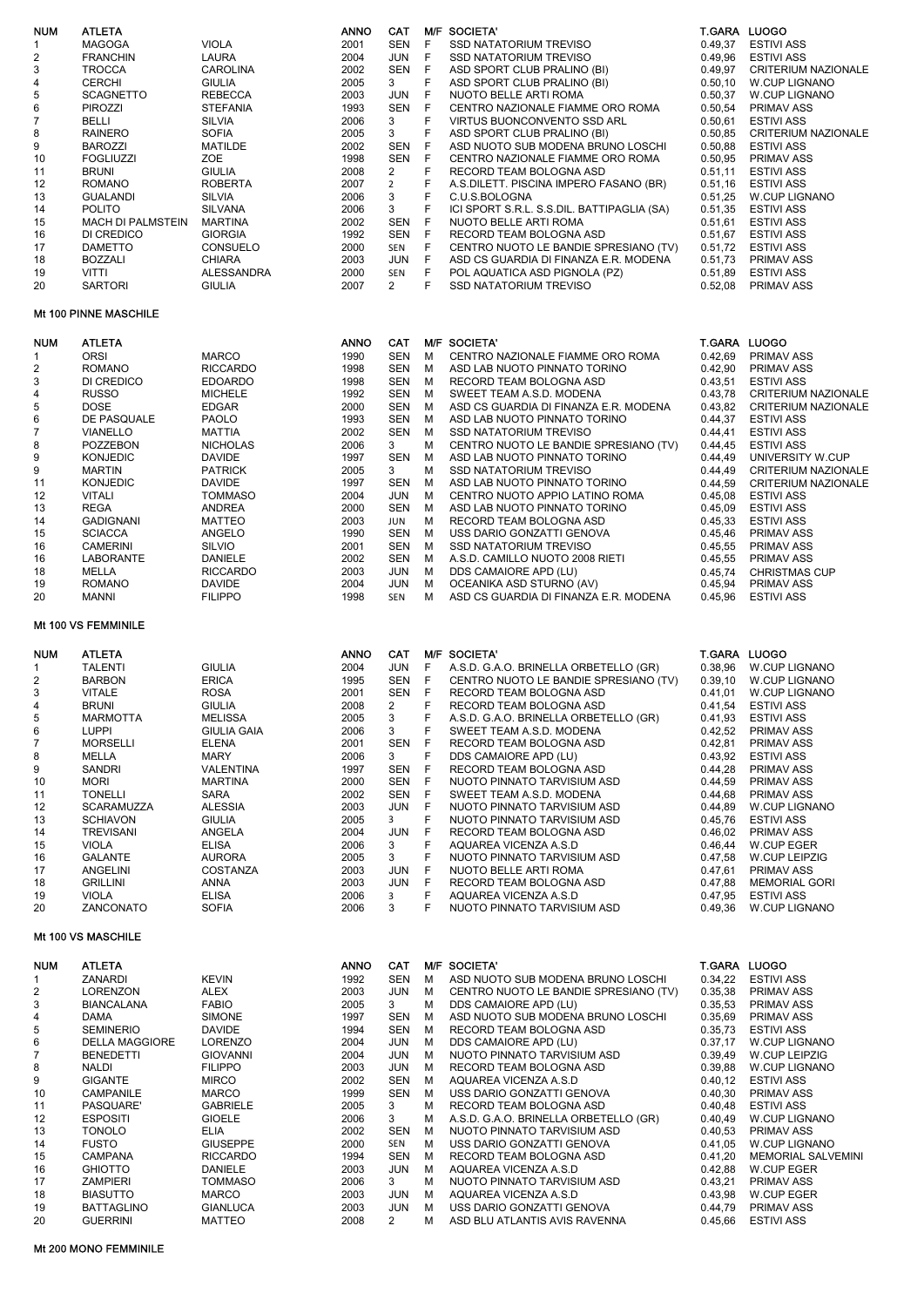| <b>NUM</b>     | <b>ATLETA</b>               |                  | <b>ANNO</b> | <b>CAT</b>     |     | <b>M/F SOCIETA'</b>                   |         | T.GARA LUOGO               |  |  |  |
|----------------|-----------------------------|------------------|-------------|----------------|-----|---------------------------------------|---------|----------------------------|--|--|--|
|                | <b>DESTEFANI</b>            | <b>GIORGIA</b>   | 2006        | 3              | F   | ASD SPORT CLUB PRALINO (BI)           | 1.32,09 | <b>W.CUP LIGNANO</b>       |  |  |  |
| $\overline{2}$ | <b>SEVIGNANI</b>            | <b>SILVIA</b>    | 1997        | SEN F          |     | SWEET TEAM A.S.D. MODENA              | 1.34,53 | <b>ESTIVI ASS</b>          |  |  |  |
| 3              | <b>BARBON</b>               | <b>ERICA</b>     | 1995        | SEN            | - F | CENTRO NUOTO LE BANDIE SPRESIANO (TV) | 1.34,67 | W.CUP LEIPZIG              |  |  |  |
| 4              | <b>CRIVELLO</b>             | <b>VALENTINA</b> | 2008        | $\overline{2}$ | F   | ASD LAB NUOTO PINNATO TORINO          | 1.35.54 | <b>W.CUP LIGNANO</b>       |  |  |  |
| 5              | ILLUMINATI                  | <b>BEATRICE</b>  | 2003        | JUN            | - F | NUOTO BELLE ARTI ROMA                 | 1.36.98 | <b>CRITERIUM NAZIONALE</b> |  |  |  |
| 6              | <b>LEONARDI</b>             | ANNA             | 2008        | $\overline{2}$ | F   | SWEET TEAM A.S.D. MODENA              | 1.37,23 | ESTIVI ASS                 |  |  |  |
| $\overline{7}$ | <b>SAVIOLI</b>              | GAIA             | 2002        | SEN            | - F | ASD SPORT CLUB PRALINO (BI)           | 1.37,52 | <b>W.CUP LIGNANO</b>       |  |  |  |
| 8              | <b>ZAGHET</b>               | MARA             | 1995        | SEN            | - F | NUOTO BELLE ARTI ROMA                 | 1.38.25 | <b>TROFEO BIZANTINO</b>    |  |  |  |
| 9              | BASSO                       | VALENTINA        | 2006        | $3^{\circ}$    | -F  | ASD SPORT CLUB PRALINO (BI)           | 1.38.78 | <b>PRIMAV ASS</b>          |  |  |  |
| 10             | <b>MONDUZZI</b>             | <b>SERENA</b>    | 1996        | SEN            | - F | RECORD TEAM BOLOGNA ASD               | 1.38,83 | <b>W.CUP LIGNANO</b>       |  |  |  |
| 11             | SABATINI                    | <b>NICOL</b>     | 2000        | SEN F          |     | RECORD TEAM BOLOGNA ASD               | 1.39,97 | <b>ESTIVI ASS</b>          |  |  |  |
| 12             | <b>BATTIPAGLIA</b>          | <b>EMANUELA</b>  | 1998        | SEN F          |     | NPS VAREDO (MI)                       | 1.40.44 | <b>ESTIVI ASS</b>          |  |  |  |
| 13             | <b>CRISCI</b>               | MARGHERITA       | 2004        | JUN F          |     | NUOTO BELLE ARTI ROMA                 | 1.40,64 | <b>CRITERIUM NAZIONALE</b> |  |  |  |
| 14             | <b>MACCARONE</b>            | PAOLA            | 2005        | $3^{\circ}$    | F   | NUOTO BELLE ARTI ROMA                 | 1.40,97 | <b>ESTIVI ASS</b>          |  |  |  |
| 15             | <b>MANCINI</b>              | CATERINA         | 2004        | JUN            | - F | NUOTO BELLE ARTI ROMA                 | 1.40,98 | W.CUP LIGNANO              |  |  |  |
| 16             | <b>BRUNI</b>                | <b>GIULIA</b>    | 2008        | $\overline{2}$ | F.  | RECORD TEAM BOLOGNA ASD               | 1.41.21 | <b>MEMORIAL GORI</b>       |  |  |  |
| 17             | MELLA                       | MARY             | 2006        | $\mathbf{3}$   | F   | DDS CAMAIORE APD (LU)                 | 1.41,44 | <b>PRIMAV ASS</b>          |  |  |  |
| 18             | <b>GUERRINI</b>             | MARTINA          | 2002        | SEN            | - F | ASD BLU ATLANTIS AVIS RAVENNA         | 1.41.88 | <b>ESTIVI ASS</b>          |  |  |  |
| 19             | RAFFAETA'                   | ANNA             | 2009        | $1 \quad$      | F   | DDS CAMAIORE APD (LU)                 | 1.41,93 | <b>W.CUP LIGNANO</b>       |  |  |  |
| 20             | <b>TALENTI</b>              | <b>GIULIA</b>    | 2004        | JUN            | - F | A.S.D. G.A.O. BRINELLA ORBETELLO (GR) | 1.42,29 | <b>PRIMAV ASS</b>          |  |  |  |
|                | <b>Mt 200 MONO MASCHILE</b> |                  |             |                |     |                                       |         |                            |  |  |  |
|                |                             |                  |             |                |     |                                       |         |                            |  |  |  |

| <b>NUM</b>     | <b>ATLETA</b>        |                  | <b>ANNO</b> | <b>CAT</b> |   | <b>MF SOCIETA'</b>                         | T.GARA LUOGO |                            |
|----------------|----------------------|------------------|-------------|------------|---|--------------------------------------------|--------------|----------------------------|
|                | <b>FIGINI</b>        | <b>STEFANO</b>   | 1987        | <b>SEN</b> | м | CENTRO NAZIONALE FIAMME ORO ROMA           | 1.22.55      | <b>W.CUP LIGNANO</b>       |
| $\overline{2}$ | CARONNO              | <b>LORENZO</b>   | 2000        | <b>SEN</b> | M | NPS VAREDO (MI)                            | 1.23.59      | W.CUP LIGNANO              |
| 3              | <b>CRISCI</b>        | TOMMASO          | 2000        | <b>SEN</b> | M | NUOTO BELLE ARTI ROMA                      | 1.23.95      | <b>W.CUP LIGNANO</b>       |
| 4              | ZANARDI              | <b>KEVIN</b>     | 1992        | <b>SEN</b> | M | ASD NUOTO SUB MODENA BRUNO LOSCHI          | 1.24.53      | <b>PRIMAV ASS</b>          |
| 5              | <b>DAMA</b>          | <b>SIMONE</b>    | 1997        | <b>SEN</b> | M | ASD NUOTO SUB MODENA BRUNO LOSCHI          | 1.24.72      | UNIVERSITY W.CUP           |
| 6              | <b>ALLEGRETTI</b>    | <b>GIANLUCA</b>  | 1994        | <b>SEN</b> | M | SWEET TEAM A.S.D. MODENA                   | 1.25.61      | <b>PRIMAV ASS</b>          |
|                | DE CEGLIE            | <b>DAVIDE</b>    | 1990        | <b>SEN</b> | M | CENTRO NAZIONALE FIAMME ORO ROMA           | 1.25,70      | <b>MEMORIAL GORI</b>       |
| 8              | <b>VERDOLIVA</b>     | <b>ANTONIO</b>   | 2006        | 3          | M | ICI SPORT S.R.L. S.S.DIL. BATTIPAGLIA (SA) | 1.27.66      | <b>W.CUP LIGNANO</b>       |
| 9              | <b>SANTINI</b>       | <b>MARCELLO</b>  | 2000        | <b>SEN</b> | M | ASD NUOTO SUB MODENA BRUNO LOSCHI          | 1.27.80      | <b>PRIMAV ASS</b>          |
| 10             | <b>TURETTA</b>       | <b>TOMMASO</b>   | 2005        | 3          | M | A.S.D. G.A.O. BRINELLA ORBETELLO (GR)      | 1.27,89      | <b>W.CUP LIGNANO</b>       |
| 11             | <b>DEGLI ESPOSTI</b> | <b>CHRISTIAN</b> | 2005        | 3          | м | C.U.S.BOLOGNA                              | 1.28.08      | <b>ESTIVI ASS</b>          |
| 12             | <b>ALICICCO</b>      | <b>GUGLIELMO</b> | 2001        | <b>SEN</b> | M | NUOTO BELLE ARTI ROMA                      | 1.28.50      | <b>CRITERIUM NAZIONALE</b> |
| 13             | <b>FERRI</b>         | <b>FEDERICO</b>  | 2004        | <b>JUN</b> | M | RECORD TEAM BOLOGNA ASD                    | 1.28.69      | <b>MEMORIAL GORI</b>       |
| 14             | <b>SHAO</b>          | <b>DENIS</b>     | 2001        | <b>SEN</b> | M | NPS VAREDO (MI)                            | 1.29.43      | <b>CRITERIUM NAZIONALE</b> |
| 15             | <b>VISTOLI</b>       | <b>NICHOLAS</b>  | 2001        | <b>SEN</b> | M | ASD BLU ATLANTIS AVIS RAVENNA              | 1.29.91      | <b>PRIMAV ASS</b>          |
| 16             | <b>COLUCCI</b>       | <b>FILIPPO</b>   | 2004        | <b>JUN</b> | M | RECORD TEAM BOLOGNA ASD                    | 1.30.84      | <b>PRIMAV ASS</b>          |
| 17             | PIETRALUNGA          | <b>MARCO</b>     | 2003        | JUN        | м | A.S.D. CALYPSO PIACENZA                    | 1.31.01      | <b>ESTIVI ASS</b>          |
| 18             | <b>RAVAGLI</b>       | <b>SIMONE</b>    | 2006        | 3          | м | C.U.S.BOLOGNA                              | 1.32.11      | <b>ESTIVI ASS</b>          |
| 19             | <b>GABRIELLI</b>     | <b>MARTINO</b>   | 2004        | <b>JUN</b> | M | NUOTO BELLE ARTI ROMA                      | 1.33,19      | <b>CRITERIUM NAZIONALE</b> |
| 20             | <b>SPELTA</b>        | <b>LEONARDO</b>  | 2006        | 3          | M | DDS CAMAIORE APD (LU)                      | 1.33.75      | <b>PRIMAV ASS</b>          |

#### Mt 200 PINNE FEMMINILE

| <b>NUM</b> | <b>ATLETA</b>     |                 | <b>ANNO</b> | <b>CAT</b>     |     | <b>MF SOCIETA'</b>                    |         | <b>T.GARA LUOGO</b>         |
|------------|-------------------|-----------------|-------------|----------------|-----|---------------------------------------|---------|-----------------------------|
|            | <b>PIROZZI</b>    | <b>STEFANIA</b> | 1993        | <b>SEN</b>     | - F | CENTRO NAZIONALE FIAMME ORO ROMA      | 1.48.21 | <b>PRIMAV ASS</b>           |
| 2          | <b>SCAGNETTO</b>  | <b>REBECCA</b>  | 2003        | JUN F          |     | NUOTO BELLE ARTI ROMA                 | 1.49.15 | W.CUP LEIPZIG               |
| 3          | <b>FRANCHIN</b>   | <b>LAURA</b>    | 2004        | <b>JUN</b>     | F   | SSD NATATORIUM TREVISO                | 1.49.42 | <b>PRIMAV ASS</b>           |
|            | <b>TROCCA</b>     | <b>CAROLINA</b> | 2002        | SEN            | - F | ASD SPORT CLUB PRALINO (BI)           | 1.50,36 | <b>CRITERIUM NAZIONALE</b>  |
| 5          | <b>CERCHI</b>     | <b>GIULIA</b>   | 2005        | $3^{\circ}$    | F   | ASD SPORT CLUB PRALINO (BI)           | 1.50.89 | <b>PRIMAV ASS</b>           |
| 6          | <b>DAMETTO</b>    | CONSUELO        | 2000        | SEN F          |     | CENTRO NUOTO LE BANDIE SPRESIANO (TV) | 1.51.46 | <b>ESTIVI ASS</b>           |
|            | MACH DI PALMSTEIN | MARTINA         | 2002        | SEN F          |     | NUOTO BELLE ARTI ROMA                 |         | 1.52,22 CRITERIUM NAZIONALE |
| 8          | <b>LEONARDI</b>   | <b>ANNA</b>     | 2008        | $\mathbf{2}$   | - F | SWEET TEAM A.S.D. MODENA              | 1.52,58 | <b>PRIMAV ASS</b>           |
| 9          | BAROZZI           | <b>MATILDE</b>  | 2002        | <b>SEN</b>     | - F | ASD NUOTO SUB MODENA BRUNO LOSCHI     | 1.52.89 | <b>ESTIVI ASS</b>           |
| 10         | <b>CRICCHIO</b>   | <b>AURORA</b>   | 2007        | 2              | - F | DDS CAMAIORE APD (LU)                 | 1.52.94 | <b>ESTIVI ASS</b>           |
| 11         | BELLI             | SILVIA          | 2006        | $3^{\circ}$    | F   | VIRTUS BUONCONVENTO SSD ARL           | 1.53,11 | <b>ESTIVI ASS</b>           |
| 12         | <b>ROSSI</b>      | <b>ELENA</b>    | 1999        | SEN            | - F | C.U.S.BOLOGNA                         | 1.53.14 | <b>ESTIVI ASS</b>           |
| 13         | DI CREDICO        | <b>GIORGIA</b>  | 1992        | <b>SEN</b>     | - F | RECORD TEAM BOLOGNA ASD               | 1.53.44 | <b>ESTIVI ASS</b>           |
| 14         | <b>PONTAROLLO</b> | ANNA            | 2004        | <b>JUN</b>     | - F | CENTRO NUOTO LE BANDIE SPRESIANO (TV) | 1.54.28 | ESTIVI ASS                  |
| 15         | <b>RAINERO</b>    | <b>SOFIA</b>    | 2005        | $3^{\circ}$    | E   | ASD SPORT CLUB PRALINO (BI)           | 1.54.34 | <b>CRITERIUM NAZIONALE</b>  |
| 16         | <b>TERENZIO</b>   | <b>AGNESE</b>   | 2004        | JUN F          |     | NUOTO BELLE ARTI ROMA                 | 1.54,50 | <b>PRIMAV ASS</b>           |
| 17         | <b>SARTORI</b>    | <b>GIULIA</b>   | 2007        | $\mathbf{2}$   | E   | SSD NATATORIUM TREVISO                | 1.54,96 | <b>PRIMAV ASS</b>           |
| 18         | <b>SCHIAVON</b>   | <b>AGNESE</b>   | 2004        | JUN            | - F | CENTRO NUOTO LE BANDIE SPRESIANO (TV) | 1.55,23 | <b>PRIMAV ASS</b>           |
| 19         | <b>GUALANDI</b>   | <b>SILVIA</b>   | 2006        | 3 <sup>1</sup> | F   | C.U.S.BOLOGNA                         | 1.55.46 | <b>ESTIVI ASS</b>           |
| 20         | <b>MONTANARI</b>  | <b>IRENE</b>    | 1999        | SEN            | E   | RECORD TEAM BOLOGNA ASD               | 1.56.32 | <b>ESTIVI ASS</b>           |

#### Mt 200 PINNE MASCHILE

| <b>NUM</b> | <b>ATLETA</b>      |                     | <b>ANNO</b> | <b>CAT</b> |   | <b>M/F SOCIETA'</b>                   |         | T.GARA LUOGO               |
|------------|--------------------|---------------------|-------------|------------|---|---------------------------------------|---------|----------------------------|
|            | <b>ROMANO</b>      | <b>RICCARDO</b>     | 1998        | <b>SEN</b> | м | ASD LAB NUOTO PINNATO TORINO          | 1.37.17 | <b>PRIMAV ASS</b>          |
|            | DE PASQUALE        | <b>PAOLO</b>        | 1993        | <b>SEN</b> | м | ASD LAB NUOTO PINNATO TORINO          | 1.37.60 | <b>PRIMAV ASS</b>          |
| 3          | DI CREDICO         | <b>EDOARDO</b>      | 1998        | <b>SEN</b> | м | RECORD TEAM BOLOGNA ASD               | 1.38.51 | <b>ESTIVI ASS</b>          |
| 4          | <b>REGA</b>        | <b>ANDREA</b>       | 2000        | <b>SEN</b> | м | ASD LAB NUOTO PINNATO TORINO          | 1.38.94 | UNIVERSITY W.CUP           |
| 5          | <b>SCIACCA</b>     | ANGELO              | 1990        | <b>SEN</b> | м | USS DARIO GONZATTI GENOVA             | 1.39,01 | <b>ESTIVI ASS</b>          |
| 6          | <b>DOSE</b>        | <b>EDGAR</b>        | 2000        | <b>SEN</b> | м | ASD CS GUARDIA DI FINANZA E.R. MODENA | 1.39,10 | <b>ESTIVI ASS</b>          |
|            | <b>RUSSO</b>       | <b>MICHELE</b>      | 1992        | <b>SEN</b> | м | SWEET TEAM A.S.D. MODENA              | 1.39,60 | <b>PRIMAV ASS</b>          |
| 8          | <b>MELLA</b>       | <b>RICCARDO</b>     | 2003        | <b>JUN</b> | М | DDS CAMAIORE APD (LU)                 | 1.39.75 | <b>ESTIVI ASS</b>          |
| 9          | <b>KONJEDIC</b>    | <b>DAVIDE</b>       | 1997        | <b>SEN</b> | м | ASD LAB NUOTO PINNATO TORINO          | 1.40.88 | <b>CRITERIUM NAZIONALE</b> |
| 10         | <b>CAMERINI</b>    | <b>SILVIO</b>       | 2001        | <b>SEN</b> | м | <b>SSD NATATORIUM TREVISO</b>         | 1.42.41 | <b>W.CUP LIGNANO</b>       |
| 11         | <b>ROMANO</b>      | <b>DAVIDE</b>       | 2004        | <b>JUN</b> | M | OCEANIKA ASD STURNO (AV)              | 1.42,45 | <b>PRIMAV ASS</b>          |
| 12         | <b>TERZO</b>       | NICCOLO'            | 2000        | <b>SEN</b> | M | DDS CAMAIORE APD (LU)                 | 1.42.53 | <b>CHRISTMAS CUP</b>       |
| 13         | <b>POZZEBON</b>    | <b>NICHOLAS</b>     | 2006        | 3          | м | CENTRO NUOTO LE BANDIE SPRESIANO (TV) | 1.42,75 | <b>ESTIVI ASS</b>          |
| 14         | <b>MARTIN</b>      | <b>PATRICK</b>      | 2005        | 3          | м | <b>SSD NATATORIUM TREVISO</b>         | 1.42.76 | <b>ESTIVI ASS</b>          |
| 15         | <b>GRIMAUDO</b>    | LEONARDO            | 1998        | <b>SEN</b> | м | NUOTO BELLE ARTI ROMA                 | 1.43,60 | <b>PRIMAV ASS</b>          |
| 16         | <b>VIANELLO</b>    | <b>MATTIA</b>       | 2002        | <b>SEN</b> | м | <b>SSD NATATORIUM TREVISO</b>         | 1.43.66 | <b>PRIMAV ASS</b>          |
| 17         | <b>ZANGRANDI</b>   | <b>ENRICO</b>       | 1996        | <b>SEN</b> | м | A.S.D. CALYPSO PIACENZA               | 1.43,91 | <b>PRIMAV ASS</b>          |
| 18         | <b>STRUMMIELLO</b> | <b>MASSIMILIANO</b> | 1998        | <b>SEN</b> | м | CENTRO NUOTO APPIO LATINO ROMA        | 1.43,99 | <b>PRIMAV ASS</b>          |
| 19         | <b>VITALI</b>      | TOMMASO             | 2004        | <b>JUN</b> | м | CENTRO NUOTO APPIO LATINO ROMA        | 1.44,35 | <b>PRIMAV ASS</b>          |
| 20         | <b>CANEVACCI</b>   | TOMMASO             | 2005        | 3          | м | NUOTO BELLE ARTI ROMA                 | 1.44.36 | <b>ESTIVI ASS</b>          |

## Mt 400 MONO FEMMINILE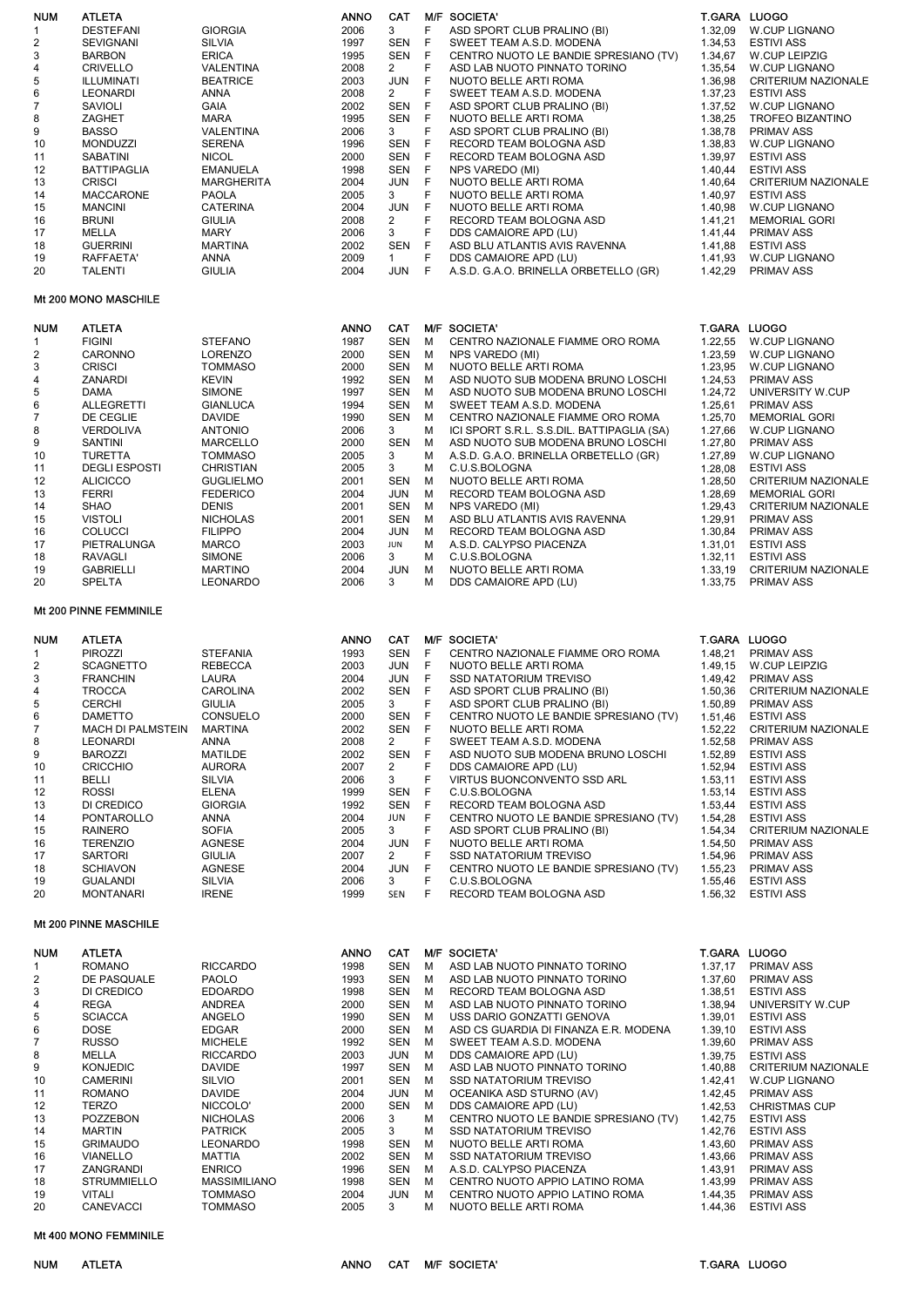|    | <b>SEVIGNANI</b>   | <b>SILVIA</b>     | 1997 | SEN        | -F  | SWEET TEAM A.S.D. MODENA          | 3.23.30 | <b>ESTIVI ASS</b>          |
|----|--------------------|-------------------|------|------------|-----|-----------------------------------|---------|----------------------------|
|    | <b>DESTEFANI</b>   | <b>GIORGIA</b>    | 2006 | 3          | F   | ASD SPORT CLUB PRALINO (BI)       | 3.24.09 | <b>CRITERIUM NAZIONALE</b> |
| 3  | ZAGHET             | <b>MARA</b>       | 1995 | SEN        | -F  | NUOTO BELLE ARTI ROMA             | 3.27.69 | <b>PRIMAV ASS</b>          |
| 4  | <b>SAVIOLI</b>     | <b>GAIA</b>       | 2002 | SEN        | -F  | ASD SPORT CLUB PRALINO (BI)       | 3.29.08 | <b>W.CUP LIGNANO</b>       |
| 5  | <b>MONDUZZI</b>    | <b>SERENA</b>     | 1996 | SEN        | - F | RECORD TEAM BOLOGNA ASD           | 3.32.97 | <b>W.CUP LIGNANO</b>       |
| 6  | <b>MANCINI</b>     | <b>CATERINA</b>   | 2004 | JUN        |     | NUOTO BELLE ARTI ROMA             | 3.34.70 | W.CUP LIGNANO              |
|    | BASSO              | VALENTINA         | 2006 | 3          |     | ASD SPORT CLUB PRALINO (BI)       | 3.35,70 | <b>PRIMAV ASS</b>          |
| 8  | <b>BATTIPAGLIA</b> | <b>EMANUELA</b>   | 1998 | SEN        | - F | NPS VAREDO (MI)                   | 3.36.45 | <b>ESTIVI ASS</b>          |
| 9  | <b>TREVISANI</b>   | ANGELA            | 2004 | JUN        | - F | RECORD TEAM BOLOGNA ASD           | 3.36,52 | <b>ESTIVI ASS</b>          |
| 10 | ILLUMINATI         | <b>BEATRICE</b>   | 2003 | <b>JUN</b> | - F | NUOTO BELLE ARTI ROMA             | 3.38,02 | <b>W.CUP EGER</b>          |
| 11 | <b>FORNO</b>       | <b>MARGHERITA</b> | 1999 | SEN        | - F | USS DARIO GONZATTI GENOVA         | 3.38,28 | <b>PRIMAV ASS</b>          |
| 12 | <b>LEONARDI</b>    | ANNA              | 2008 | 2          |     | SWEET TEAM A.S.D. MODENA          | 3.39.05 | <b>PRIMAV ASS</b>          |
| 13 | <b>CRIVELLO</b>    | VALENTINA         | 2008 | 2          |     | ASD LAB NUOTO PINNATO TORINO      | 3.40,34 | <b>CRITERIUM NAZIONALE</b> |
| 14 | RAFFAETA'          | <b>ANNA</b>       | 2009 |            |     | DDS CAMAIORE APD (LU)             | 3.40,45 | <b>ESTIVI ASS</b>          |
| 15 | CASALBORE          | <b>FEDERICA</b>   | 2005 | 3          |     | NEW LINE POMEZIA 2 SSD ARL (ROMA) | 3.40.94 | <b>ESTIVI ASS</b>          |
| 16 | <b>SERRA</b>       | <b>BEATRICE</b>   | 2004 | <b>JUN</b> |     | USS DARIO GONZATTI GENOVA         | 3.41,48 | <b>PRIMAV ASS</b>          |
| 17 | MELLA              | <b>MERY</b>       | 2006 | 3          |     | DDS CAMAIORE APD (LU)             | 3.42,98 | <b>ESTIVI ASS</b>          |
| 18 | <b>BERSANETTI</b>  | ZOE               | 2004 | <b>JUN</b> | -F  | C.U.S.BOLOGNA                     | 3.43,11 | <b>PRIMAV ASS</b>          |
| 19 | MORI               | <b>MARTINA</b>    | 2000 | SEN        | -F  | NUOTO PINNATO TARVISIUM ASD       | 3.43.31 | W.CUP LIGNANO              |
| 20 | <b>BRUNI</b>       | <b>GIULIA</b>     | 2008 | 2          |     | RECORD TEAM BOLOGNA ASD           | 3.43.38 | <b>MEMORIAL GORI</b>       |
|    |                    |                   |      |            |     |                                   |         |                            |

# Mt 400 MONO MASCHILE

| <b>NUM</b> | <b>ATLETA</b>        |                       | <b>ANNO</b> | <b>CAT</b>     |   | <b>M/F SOCIETA'</b>                        | <b>T.GARA LUOGO</b> |                            |
|------------|----------------------|-----------------------|-------------|----------------|---|--------------------------------------------|---------------------|----------------------------|
|            | <b>FIGINI</b>        | <b>STEFANO</b>        | 1987        | <b>SEN</b>     | м | CENTRO NAZIONALE FIAMME ORO ROMA           | 3.02.12             | <b>CRITERIUM NAZIONALE</b> |
| 2          | DE CEGLIE            | <b>DAVIDE</b>         | 1990        | <b>SEN</b>     | M | CENTRO NAZIONALE FIAMME ORO ROMA           | 3.06.11             | <b>PRIMAV ASS</b>          |
| 3          | <b>ALLEGRETTI</b>    | <b>GIANLUCA</b>       | 1994        | <b>SEN</b>     | м | SWEET TEAM A.S.D. MODENA                   | 3.06,50             | <b>PRIMAV ASS</b>          |
| 4          | <b>CARONNO</b>       | LORENZO               | 2001        | <b>SEN</b>     | м | NPS VAREDO (MI)                            | 3.07,81             | <b>CHRISTMAS CUP</b>       |
| 5          | <b>DAMA</b>          | <b>SIMONE</b>         | 1997        | <b>SEN</b>     | м | ASD NUOTO SUB MODENA BRUNO LOSCHI          | 3.07,98             | <b>ESTIVI ASS</b>          |
| 6          | <b>DEGLI ESPOSTI</b> | <b>CHRISTIAN</b>      | 2005        | 3              | м | C.U.S.BOLOGNA                              | 3.09.05             | <b>ESTIVI ASS</b>          |
|            | <b>VERDOLIVA</b>     | <b>ANTONIO</b>        | 2006        | 3              | м | ICI SPORT S.R.L. S.S.DIL. BATTIPAGLIA (SA) | 3.12.40             | <b>W.CUP LIGNANO</b>       |
| 8          | <b>SHAO</b>          | <b>DENIS</b>          | 2001        | <b>SEN</b>     | м | NPS VAREDO (MI)                            | 3.12.42             | UNIVERSITY W.CUP           |
| 9          | <b>CRISCI</b>        | <b>TOMMASO</b>        | 2000        | <b>SEN</b>     | M | NUOTO BELLE ARTI ROMA                      | 3.13.25             | <b>W.CUP LIGNANO</b>       |
| 10         | <b>SANTINI</b>       | <b>MARCELLO</b>       | 2000        | <b>SEN</b>     | м | ASD NUOTO SUB MODENA BRUNO LOSCHI          | 3.14.06             | W.CUP LEIPZIG              |
| 11         | <b>FERRI</b>         | <b>FEDERICO</b>       | 2004        | <b>JUN</b>     | м | RECORD TEAM BOLOGNA ASD                    | 3.15.88             | <b>ESTIVI ASS</b>          |
| 12         | <b>VISTOLI</b>       | <b>NICHOLAS</b>       | 2001        | <b>SEN</b>     | м | ASD BLU ATLANTIS AVIS RAVENNA              | 3.20.93             | <b>W.CUP LIGNANO</b>       |
| 13         | RAVAGLI              | <b>SIMONE</b>         | 2006        | 3              | м | C.U.S.BOLOGNA                              | 3.21.08             | <b>W.CUP LIGNANO</b>       |
| 14         | PIETRALUNGA          | <b>MARCO</b>          | 2003        | <b>JUN</b>     | м | A.S.D. CALYPSO PIACENZA                    | 3.25.08             | <b>ESTIVI ASS</b>          |
| 15         | <b>COLUCCI</b>       | <b>FILIPPO</b>        | 2004        | <b>JUN</b>     | м | RECORD TEAM BOLOGNA ASD                    | 3.25.61             | <b>PRIMAV ASS</b>          |
| 16         | <b>DE SANTIS</b>     | <b>MATTEO TIMOTEO</b> | 2003        | <b>JUN</b>     | м | CENTRO NUOTO APPIO LATINO ROMA             | 3.26.27             | <b>PRIMAV ASS</b>          |
| 17         | <b>BIANCHI</b>       | <b>JACOPO</b>         | 2007        | $\overline{2}$ | м | A.S.D. G.A.O. BRINELLA ORBETELLO (GR)      | 3.26,40             | <b>ESTIVI ASS</b>          |
| 18         | <b>GHINI</b>         | <b>GIANLUCA</b>       | 2007        | $\overline{2}$ | м | C.U.S.BOLOGNA                              | 3.26,86             | <b>ESTIVI ASS</b>          |
| 19         | <b>APARO</b>         | LORENZO               | 1988        | <b>SEN</b>     | м | NUOTO BELLE ARTI ROMA                      | 3.28.79             | <b>PRIMAV ASS</b>          |
| 20         | <b>CAMPANILE</b>     | <b>MARCO</b>          | 1999        | <b>SEN</b>     | м | USS DARIO GONZATTI GENOVA                  | 3.32.42             | <b>PRIMAV ASS</b>          |

#### Mt 400 PINNE FEMMINILE

| <b>NUM</b> | <b>ATLETA</b>            |                            | <b>ANNO</b> | <b>CAT</b>     |     | <b>M/F SOCIETA'</b>                   |         | T.GARA LUOGO               |
|------------|--------------------------|----------------------------|-------------|----------------|-----|---------------------------------------|---------|----------------------------|
|            | <b>PIROZZI</b>           | <b>STEFANIA</b>            | 1993        | <b>SEN</b>     | E   | CENTRO NAZIONALE FIAMME ORO ROMA      | 3.48.41 | <b>PRIMAV ASS</b>          |
| 2          | <b>FRANCHIN</b>          | <b>LAURA</b>               | 2004        | <b>JUN</b>     | -F  | SSD NATATORIUM TREVISO                | 3.48,75 | <b>PRIMAV ASS</b>          |
| 3          | <b>TROCCA</b>            | <b>CAROLINA</b>            | 2002        | <b>SEN</b>     | -F  | ASD SPORT CLUB PRALINO (BI)           | 3.54,22 | <b>W.CUP LIGNANO</b>       |
| 4          | <b>SCAGNETTO</b>         | <b>REBECCA</b>             | 2003        | <b>JUN</b>     | -F  | NUOTO BELLE ARTI ROMA                 | 3.55,43 | <b>PRIMAV ASS</b>          |
| 5          | <b>DAMETTO</b>           | CONSUELO                   | 2000        | <b>SEN</b>     | E   | CENTRO NUOTO LE BANDIE SPRESIANO (TV) | 3.57,08 | <b>CRITERIUM NAZIONALE</b> |
| 6          | <b>CERCHI</b>            | <b>GIULIA</b>              | 2005        | 3              | E   | ASD SPORT CLUB PRALINO (BI)           | 3.58,62 | <b>PRIMAV ASS</b>          |
|            | LEONARDI                 | <b>ANNA</b>                | 2008        | 2              | F   | SWEET TEAM A.S.D. MODENA              | 4.00,64 | <b>PRIMAV ASS</b>          |
| 8          | <b>MACH DI PALMSTEIN</b> | <b>MARTINA</b>             | 2002        | <b>SEN</b>     | -F  | NUOTO BELLE ARTI ROMA                 | 4.00,74 | UNIVERSITY W.CUP           |
| 9          | BELLI                    | <b>SILVIA</b>              | 2006        | 3              | F   | VIRTUS BUONCONVENTO SSD ARL           | 4.02,46 | <b>ESTIVI ASS</b>          |
| 10         | <b>FASSETTA</b>          | <b>ILENIA</b>              | 2004        | <b>JUN</b>     | E   | CENTRO NUOTO LE BANDIE SPRESIANO (TV) | 4.03.09 | <b>W.CUP LIGNANO</b>       |
| 11         | <b>FRANCHIN</b>          | <b>LAURA</b>               | 2004        | <b>JUN</b>     | -F  | <b>SSD NATATORIUM TREVISO</b>         | 4.03,78 | PRIMAV CAT                 |
| 12         | <b>CRICCHIO</b>          | <b>AURORA</b>              | 2007        | $\overline{2}$ | F   | DDS CAMAIORE APD (LU)                 | 4.05,00 | <b>ESTIVI ASS</b>          |
| 13         | <b>ROSSI</b>             | <b>ELENA</b>               | 1999        | <b>SEN</b>     | E   | C.U.S.BOLOGNA                         | 4.05.52 | <b>ESTIVI ASS</b>          |
| 14         | <b>TRONCI</b>            | <b>MARTINA</b>             | 2004        | <b>JUN</b>     | -F  | NOTAPINNA PRATO ASD                   | 4.05,81 | <b>ESTIVI ASS</b>          |
| 15         | <b>GRASSO</b>            | <b>MARIALAURA VIRGINIA</b> | 2006        | $3^{\circ}$    | F   | C.U.S.BOLOGNA                         | 4.06,71 | <b>ESTIVI ASS</b>          |
| 16         | TERENZIO                 | AGNESE                     | 2004        | <b>JUN</b>     | -F  | NUOTO BELLE ARTI ROMA                 | 4.07,49 | <b>PRIMAV ASS</b>          |
| 17         | <b>BAROZZI</b>           | <b>MATILDE</b>             | 2002        | <b>SEN</b>     | - F | ASD NUOTO SUB MODENA BRUNO LOSCHI     | 4.07,65 | <b>PRIMAV ASS</b>          |
| 18         | <b>GUALANDI</b>          | <b>SILVIA</b>              | 2006        | 3 <sup>1</sup> | F   | C.U.S.BOLOGNA                         | 4.07,96 | <b>ESTIVI ASS</b>          |
| 19         | DI CREDICO               | <b>GIORGIA</b>             | 1992        | <b>SEN</b>     | -F  | RECORD TEAM BOLOGNA ASD               | 4.08,33 | <b>W.CUP LIGNANO</b>       |
| 20         | <b>SARTORI</b>           | <b>GIULIA</b>              | 2007        | 2              | F   | <b>SSD NATATORIUM TREVISO</b>         | 4.09.01 | <b>PRIMAV ASS</b>          |

## Mt 400 PINNE MASCHILE

| <b>NUM</b>     | <b>ATLETA</b>              |                 | <b>ANNO</b> | <b>CAT</b> |   | <b>M/F SOCIETA'</b>                   | <b>T.GARA LUOGO</b> |                            |  |  |  |
|----------------|----------------------------|-----------------|-------------|------------|---|---------------------------------------|---------------------|----------------------------|--|--|--|
|                | DE PASQUALE                | <b>PAOLO</b>    | 1993        | <b>SEN</b> | м | ASD LAB NUOTO PINNATO TORINO          | 3.33.32             | <b>PRIMAV ASS</b>          |  |  |  |
| 2              | <b>REGA</b>                | <b>ANDREA</b>   | 2000        | SEN        | м | ASD LAB NUOTO PINNATO TORINO          | 3.35,57             | <b>ESTIVI ASS</b>          |  |  |  |
| 3              | <b>SCIACCA</b>             | ANGELO          | 1990        | <b>SEN</b> | M | USS DARIO GONZATTI GENOVA             | 3.35,68             | <b>ESTIVI ASS</b>          |  |  |  |
| 4              | MELLA                      | <b>RICCARDO</b> | 2003        | <b>JUN</b> | M | DDS CAMAIORE APD (LU)                 | 3.35,91             | <b>CRITERIUM NAZIONALE</b> |  |  |  |
| 5              | DI CREDICO                 | <b>EDOARDO</b>  | 1998        | SEN        | м | RECORD TEAM BOLOGNA ASD               | 3.36,89             | <b>PRIMAV ASS</b>          |  |  |  |
| 6              | <b>GRIMAUDO</b>            | LEONARDO        | 1998        | SEN        | M | NUOTO BELLE ARTI ROMA                 | 3.38,95             | UNIVERSITY W.CUP           |  |  |  |
| $\overline{7}$ | SARTORETTO                 | <b>ALESSIO</b>  | 2003        | <b>JUN</b> | M | SSD NATATORIUM TREVISO                | 3.44,06             | PRIMAV CAT                 |  |  |  |
| 8              | <b>ROMANO</b>              | <b>DAVIDE</b>   | 2004        | <b>JUN</b> | M | OCEANIKA ASD STURNO (AV)              | 3.45,96             | <b>ESTIVI ASS</b>          |  |  |  |
| 9              | <b>CAMPAGNOLI</b>          | <b>DAVIDE</b>   | 2001        | <b>SEN</b> | м | C.U.S.BOLOGNA                         | 3.46,13             | <b>PRIMAV ASS</b>          |  |  |  |
| 10             | FANTI                      | LORENZO MATTIA  | 2005        | 3          | M | SIS ROMA NP FIUMICINO (RM)            | 3.48,19             | <b>ESTIVI ASS</b>          |  |  |  |
| 11             | <b>DOSE</b>                | EDGAR           | 2000        | <b>SEN</b> | м | ASD CS GUARDIA DI FINANZA E.R. MODENA | 3.48,53             | W.CUP LEIPZIG              |  |  |  |
| 12             | <b>CANEVACCI</b>           | <b>TOMMASO</b>  | 2005        | 3          | M | NUOTO BELLE ARTI ROMA                 | 3.48,95             | <b>ESTIVI ASS</b>          |  |  |  |
| 13             | <b>NICEFORO</b>            | <b>NICHOLAS</b> | 2005        | 3          | M | CENTRO NUOTO LE BANDIE SPRESIANO (TV) | 3.49,09             | <b>ESTIVI ASS</b>          |  |  |  |
| 14             | VITALI                     | <b>TOMMASO</b>  | 2004        | <b>JUN</b> | м | CENTRO NUOTO APPIO LATINO ROMA        | 3.49,20             | <b>PRIMAV ASS</b>          |  |  |  |
| 15             | <b>PIAI</b>                | <b>GIACOMO</b>  | 2006        | 3          | M | CENTRO NUOTO LE BANDIE SPRESIANO (TV) | 3.49,26             | W.CUP LEIPZIG              |  |  |  |
| 16             | <b>SELLERI</b>             | <b>LORENZO</b>  | 2003        | <b>JUN</b> | м | RECORD TEAM BOLOGNA ASD               | 3.49,46             | <b>W.CUP LIGNANO</b>       |  |  |  |
| 17             | <b>FUSTO</b>               | <b>GIUSEPPE</b> | 2000        | SEN        | м | USS DARIO GONZATTI GENOVA             | 3.49,77             | <b>PRIMAV CAT</b>          |  |  |  |
| 18             | <b>ABOLAFIO</b>            | <b>LORENZO</b>  | 2005        | 3          | M | USS DARIO GONZATTI GENOVA             | 3.50,19             | PRIMAV ASS                 |  |  |  |
| 19             | PAZZAGLI                   | ANDREA LUCA     | 2006        | 3 U18      | M | A.S.D. G.A.O. BRINELLA ORBETELLO (GR) | 3.50,34             | <b>ESTIVI ASS</b>          |  |  |  |
| 20             | ZANGRANDI                  | <b>ENRICO</b>   | 1996        | SEN        | м | A.S.D. CALYPSO PIACENZA               | 3.50,54             | <b>PRIMAV CAT</b>          |  |  |  |
|                | <b>Mt 400 VS FEMMINILE</b> |                 |             |            |   |                                       |                     |                            |  |  |  |

| <b>NUM</b> |        |        | <b>ANNO</b> |  | CAT M/F SOCIETA'                            | T.GARA  | <b>LUOGO</b>      |
|------------|--------|--------|-------------|--|---------------------------------------------|---------|-------------------|
|            | TALENT | GIULIA | 2004        |  | JUN F A.S.D. G.A.O. BRINELLA ORBETELLO (GR) | 3.22.84 | <b>PRIMAV ASS</b> |